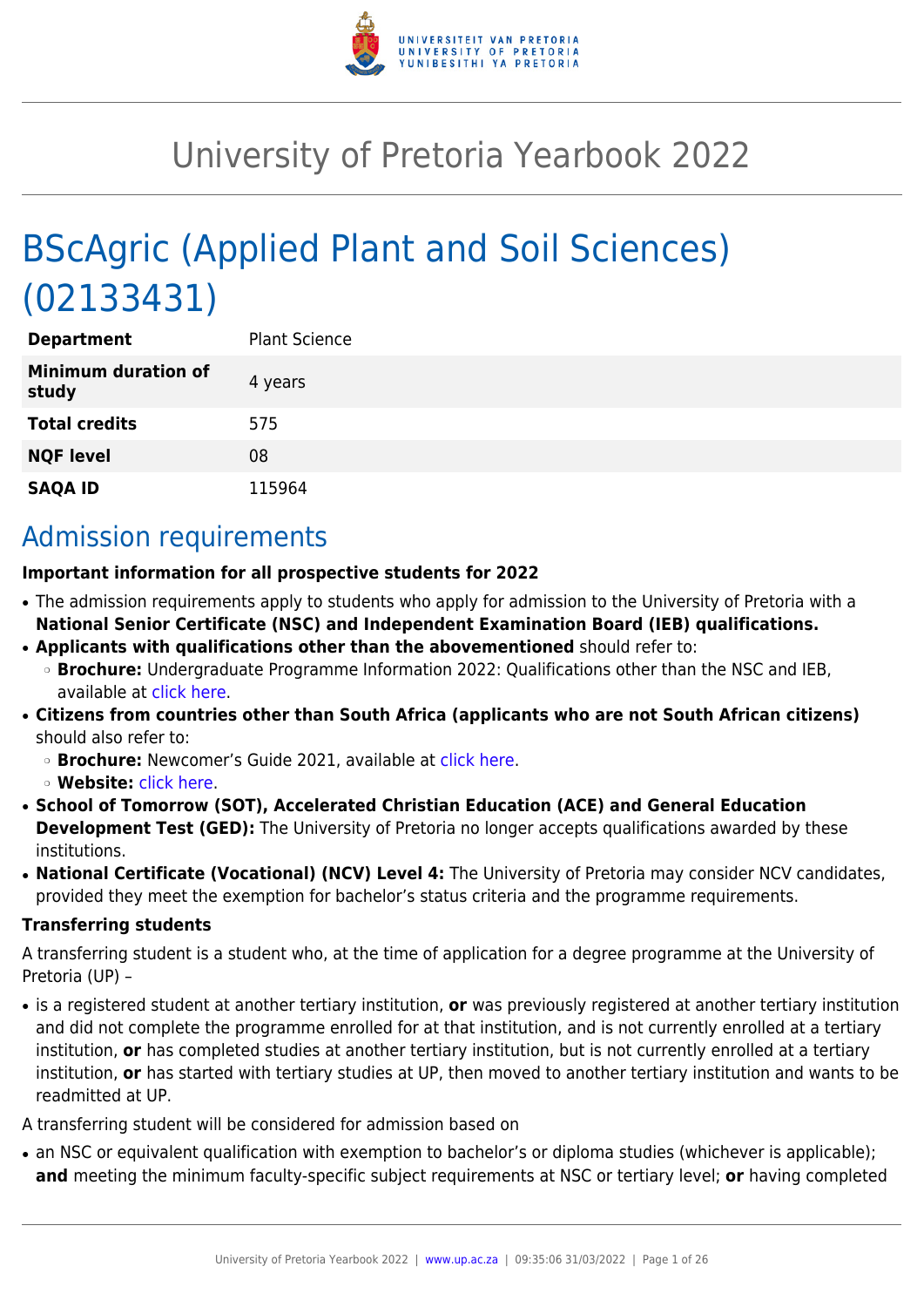

a higher certificate at a tertiary institution with faculty-specific subjects/modules passed (equal to or more than 50%), as well as complying with faculty rules on admission;

- previous academic performance (must have passed all modules registered for up to the closing date of application ) or as per faculty regulation/promotion requirements;
- a certificate of good conduct.

**Note:** Students who have been dismissed at the previous institution due to poor academic performance, will not be considered for admission to UP.

#### **Returning students**

A returning student is a student who, at the time of application for a degree programme –

● is a registered student at UP, and wants to transfer to another degree at UP, **or** was previously registered at UP and did not complete the programme enrolled for, and did not enrol at another tertiary institution in the meantime (including students who applied for leave of absence), **or** has completed studies at UP, but is not currently enrolled or was not enrolled at another tertiary institution after graduation.

A returning student will be considered for admission based on

- an NSC or equivalent qualification with exemption to bachelor's or diploma studies (whichever is applicable); **and** meeting the minimum faculty-specific subject requirements at NSC or tertiary level; **or** previous academic performance (should have a cumulative weighted average of at least 50% for the programme enrolled for);
- having applied for and was granted leave of absence.

**Note:** Students who have been excluded/dismissed from a faculty due to poor academic performance may be considered for admission to another programme at UP. The Admissions Committee may consider such students if they were not dismissed more than twice. Only ONE transfer between UP faculties will be allowed, and a maximum of two (2) transfers within a faculty.

#### **Important faculty-specific information on undergraduate programmes for 2022**

- The closing date is an administrative admission guideline for non-selection programmes. Once a non-selection programme is full and has reached the institutional targets, then that programme will be closed for further admissions, irrespective of the closing date. However, if the institutional targets have not been met by the closing date, then that programme will remain open for admissions until the institutional targets are met.
- The following persons will be considered for admission: Candidates who have a certificate that is deemed by the University to be equivalent to the required National Senior Certificate (NSC) with university endorsement; candidates who are graduates from another tertiary institution or have been granted the status of a graduate of such an institution, and candidates who are graduates of another faculty at the University of Pretoria.
- Life Orientation is excluded when calculating the Admission Point Score (APS).
- Grade 11 results are used for the conditional admission of prospective students. Final admission is based on the final NSC/IEB results.

#### **University of Pretoria website: [click here](http://www.up.ac.za/nas)**

| <b>Minimum requirements</b><br><b>Achievement level</b><br><b>English Home</b> |                    |                          |            |
|--------------------------------------------------------------------------------|--------------------|--------------------------|------------|
| Language or<br><b>English First</b><br><b>Additional</b><br>Language           | <b>Mathematics</b> | <b>Physical Sciences</b> | <b>APS</b> |
| NSC/IEB<br>5                                                                   | NSC/IEB<br>5       | NSC/IEB<br>5             | 32         |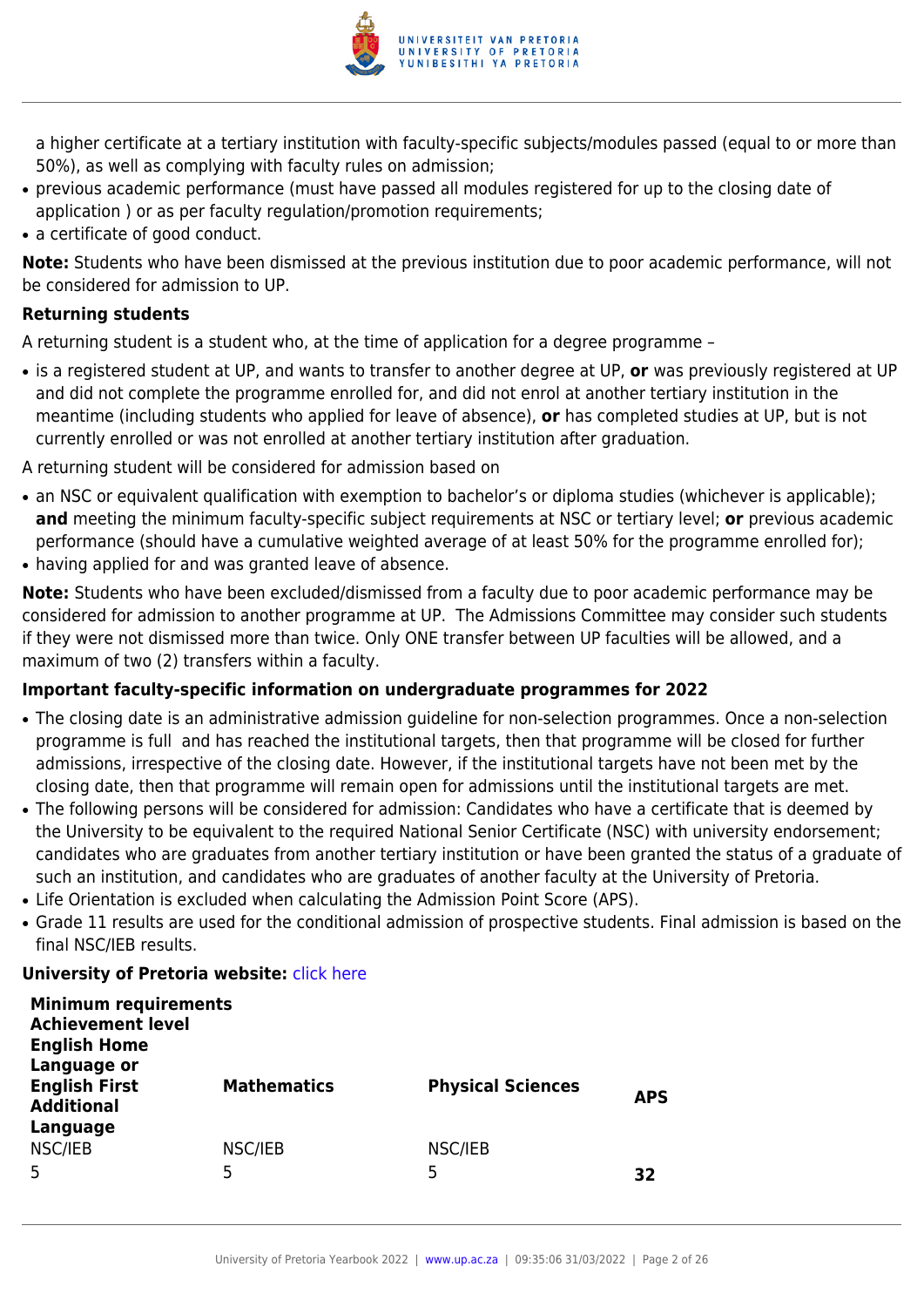

Candidates who do not comply with the minimum admission requirements for BScAgric (Applied Plant and Soil Sciences), may be considered for admission to the BSc – Extended programme – Biological and Agricultural Sciences, which requires an additional year of study. Students who are placed in the BSc – Extended programme – Biological and Agricultural Sciences will take a minimum of five years to complete the BScAgric (Applied Plant and Soil Sciences) programme.

| <b>Minimum requirements</b><br><b>Achievement level</b><br><b>English Home</b> | <b>BSc - Extended Programme - Biological and Agricultural Sciences</b> |                          |            |
|--------------------------------------------------------------------------------|------------------------------------------------------------------------|--------------------------|------------|
| Language or<br><b>English First</b><br><b>Additional</b><br>Language           | <b>Mathematics</b>                                                     | <b>Physical Sciences</b> | <b>APS</b> |
| NSC/IEB<br>4                                                                   | NSC/IEB<br>4                                                           | NSC/IEB<br>4             | 26         |

#### **Note:**

\*The BSc – Extended programmes are not available for students who meet all the requirements for the corresponding mainstream programme.

\*Please note that only students who apply in their final NSC or equivalent qualification year will be considered for admission into any of the BSc – Extended programmes.

### Other programme-specific information

#### **Compilation of curriculum**

Students must register for elective modules in consultation with the head of department who must ensure that the modules do not clash on the set timetable.

The Dean may, in exceptional cases and on recommendation of the relevant head of department, approve deviations from the prescribed curriculum.

#### **1.1 Requirements for specific modules**

A candidate who:

- a. does not qualify for STK 110, must enrol for STK 113 and STK 123;
- b. egisters for Mathematical Statistics (WST) and Statistics (STK) modules must take note that WST and STK modules, except for STK 281, may not be taken simultaneously in a programme; a student must take one and only one of the following options:
- WST 111, WST 121, WST 212, WST 211, WST 221, WST 311, WST 312, WST 322, WST 321, and STK 353 or
- WST 111, WST 121, WST 212, WST 211, WST 221, WST 311, WST 312, WST 322, STK320, STK353. or
- STK 110, STC 122, STK 210, STK 220, WST 212, STK 310, STK 320, STK 353.
- c. registers for a module presented by another faculty must take note of the timetable clashes, prerequisites for that module, subminimum required in examination papers, supplementary examinations, etc.

#### **1.2 Fundamental modules**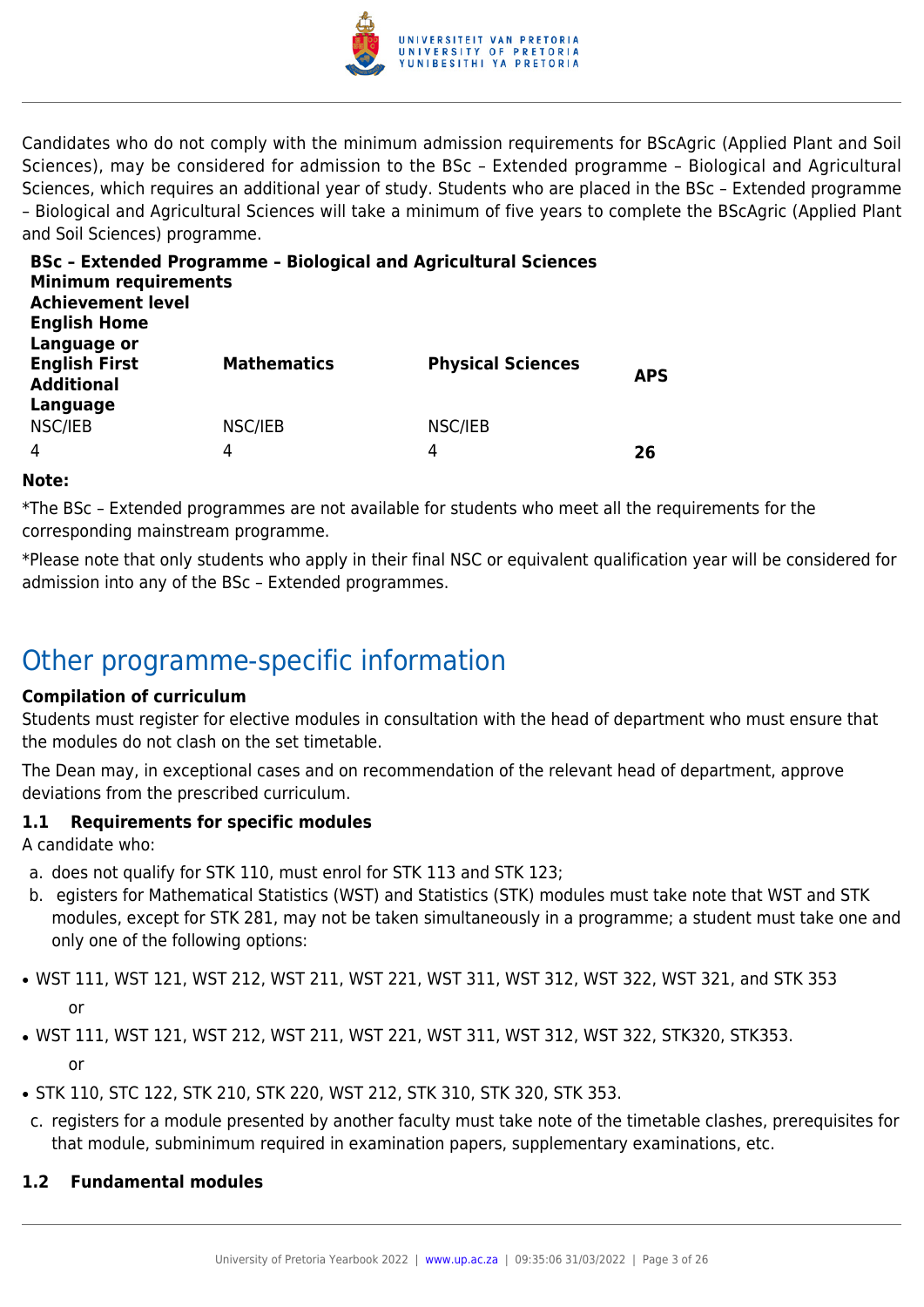

- a. It is compulsory for all new first-year students to satisfactorily complete the Academic orientation (UPO 102) and to take Academic information management modules (AIM 111 and AIM 121) and Language and study skills (LST 110). Please see curricula for details.
- b. Students who intend to apply for admission to MBChB or BChD in the second semester, when places become available in those programmes, may be permitted to register for up to 80 module credits and 4 core modules in the first semester during the first year provided that they obtained a final mark of no less than 70% for Grade 12 Mathematics and achieved an APS of 34 or more in the NSC.

### Promotion to next study year

A student will be promoted to the following year of study if he or she passed 100 credits of the prescribed credits for a year of study, unless the Dean on the recommendation of the relevant head of department decides otherwise. A student who does not comply with the requirements for promotion to the following year of study, retains the credit for the modules already passed and may be admitted by the Dean, on recommendation of the relevant head of department, to modules of the following year of study to a maximum of 48 credits, provided that it will fit in with both the lecture and examination timetable.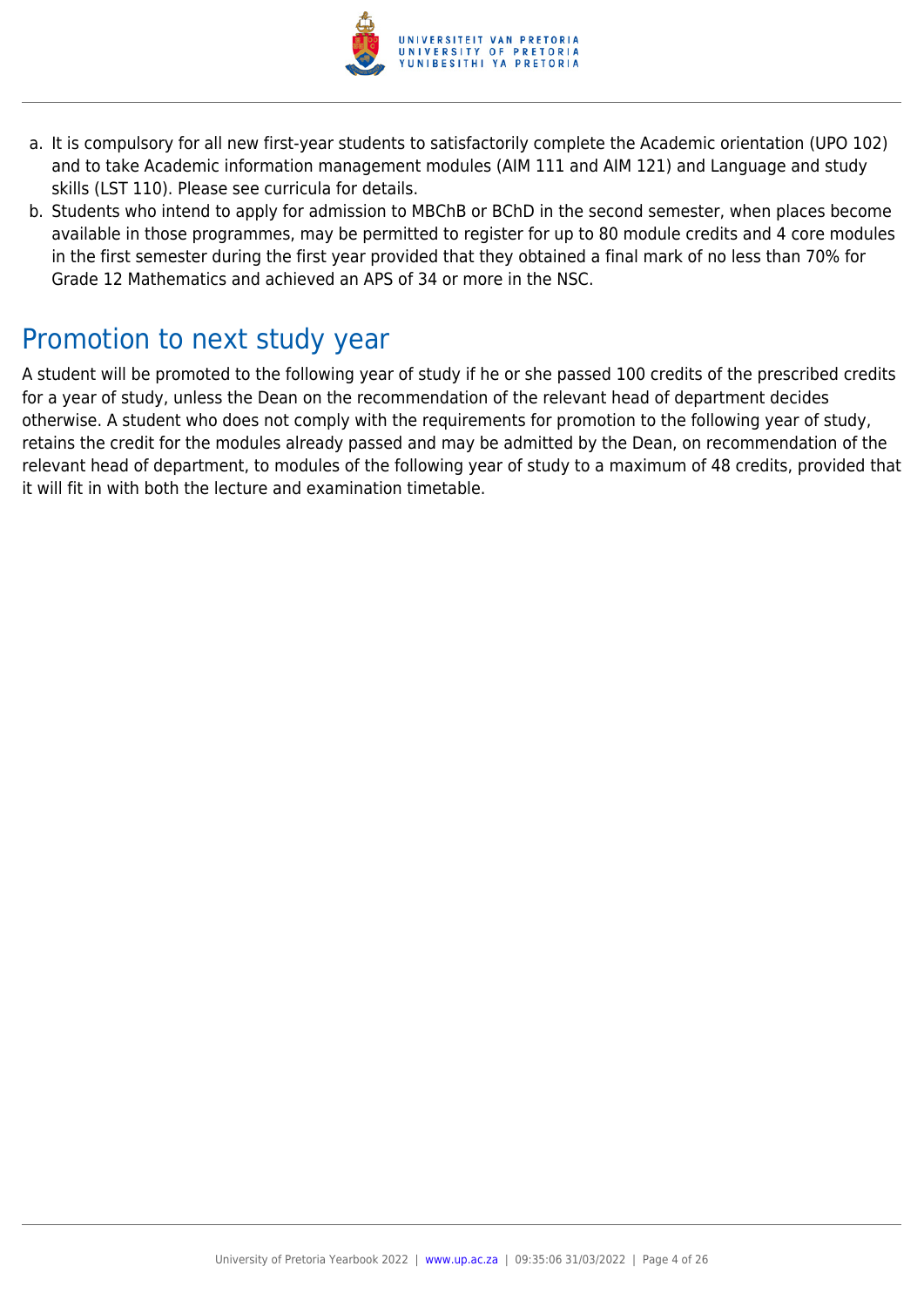

## Curriculum: Year 1

#### **Minimum credits: 142**

Fundamental  $= 14$  $Core = 128$ 

#### **Additional information:**

Students intending to apply for the BVSc selection have to enrol for MTL 180(12).

#### **Fundamental modules**

#### **Academic information management 111 (AIM 111)**

| <b>Module credits</b>         | 4.00                                                                                                                                                                                                                                                                                                                                 |
|-------------------------------|--------------------------------------------------------------------------------------------------------------------------------------------------------------------------------------------------------------------------------------------------------------------------------------------------------------------------------------|
| <b>NQF Level</b>              | 05                                                                                                                                                                                                                                                                                                                                   |
| <b>Service modules</b>        | Faculty of Engineering, Built Environment and Information Technology<br><b>Faculty of Education</b><br><b>Faculty of Economic and Management Sciences</b><br><b>Faculty of Humanities</b><br>Faculty of Law<br><b>Faculty of Health Sciences</b><br>Faculty of Natural and Agricultural Sciences<br>Faculty of Theology and Religion |
| <b>Prerequisites</b>          | No prerequisites.                                                                                                                                                                                                                                                                                                                    |
| <b>Contact time</b>           | 2 lectures per week                                                                                                                                                                                                                                                                                                                  |
| <b>Language of tuition</b>    | Module is presented in English                                                                                                                                                                                                                                                                                                       |
| <b>Department</b>             | <b>Information Science</b>                                                                                                                                                                                                                                                                                                           |
| <b>Period of presentation</b> | Semester 1                                                                                                                                                                                                                                                                                                                           |

#### **Module content**

Find, evaluate, process, manage and present information resources for academic purposes using appropriate technology.

#### **Academic information management 121 (AIM 121)**

| <b>Module credits</b>  | 4.00                                                                                                                                                                                                                                                                                                                                                                  |
|------------------------|-----------------------------------------------------------------------------------------------------------------------------------------------------------------------------------------------------------------------------------------------------------------------------------------------------------------------------------------------------------------------|
| <b>NQF Level</b>       | 05                                                                                                                                                                                                                                                                                                                                                                    |
| <b>Service modules</b> | Faculty of Engineering, Built Environment and Information Technology<br><b>Faculty of Education</b><br>Faculty of Economic and Management Sciences<br><b>Faculty of Humanities</b><br>Faculty of Law<br><b>Faculty of Health Sciences</b><br>Faculty of Natural and Agricultural Sciences<br>Faculty of Theology and Religion<br><b>Faculty of Veterinary Science</b> |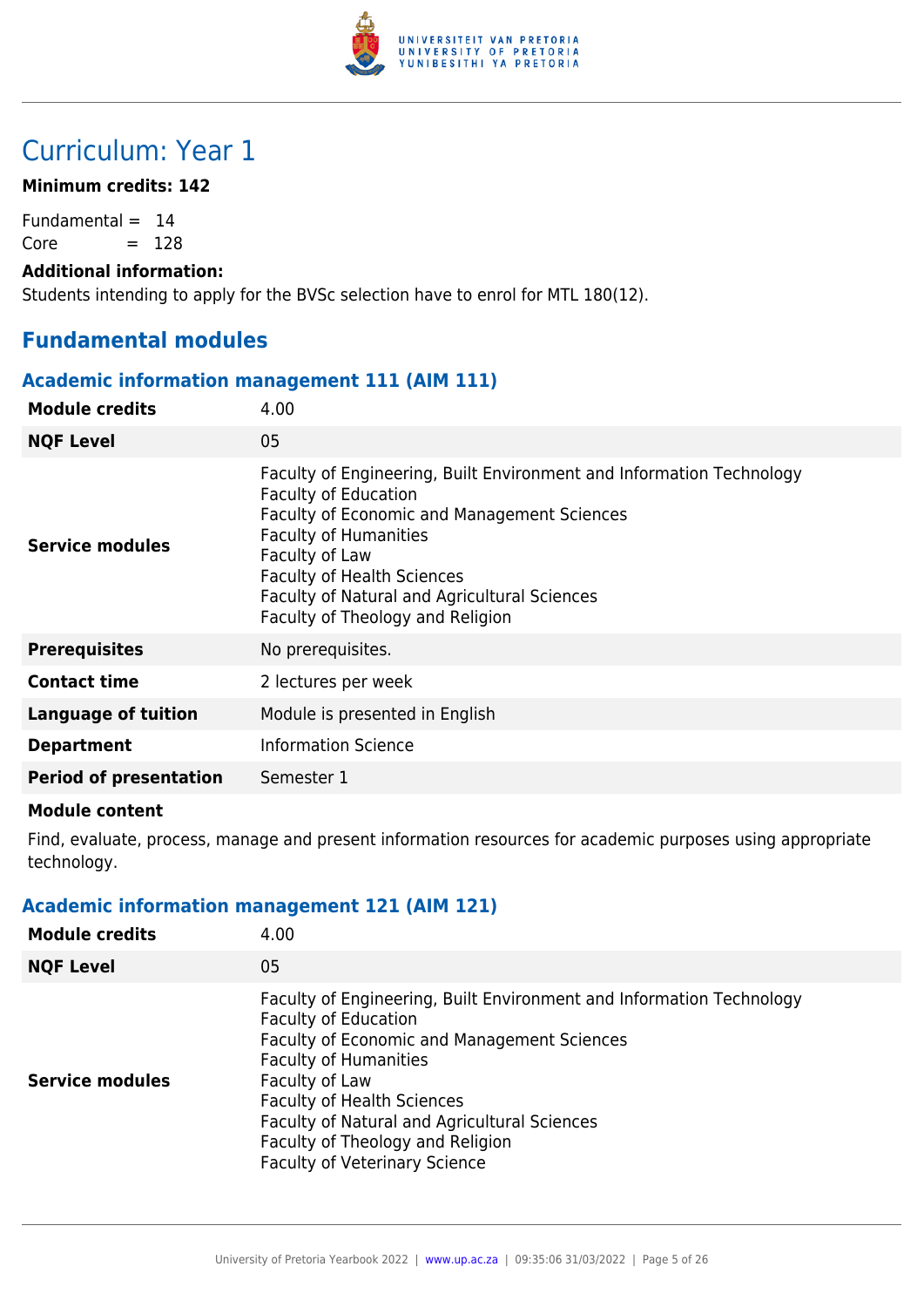

| <b>Prerequisites</b>          | No prerequisites.              |
|-------------------------------|--------------------------------|
| <b>Contact time</b>           | 2 lectures per week            |
| <b>Language of tuition</b>    | Module is presented in English |
| <b>Department</b>             | <b>Informatics</b>             |
| <b>Period of presentation</b> | Semester 2                     |

Apply effective search strategies in different technological environments. Demonstrate the ethical and fair use of information resources. Integrate 21st-century communications into the management of academic information.

#### **Language and study skills 110 (LST 110)**

| <b>Module credits</b>         | 6.00                                                                                 |
|-------------------------------|--------------------------------------------------------------------------------------|
| <b>NQF Level</b>              | 05                                                                                   |
| Service modules               | Faculty of Natural and Agricultural Sciences<br><b>Faculty of Veterinary Science</b> |
| <b>Prerequisites</b>          | No prerequisites.                                                                    |
| <b>Contact time</b>           | 2 lectures per week                                                                  |
| <b>Language of tuition</b>    | Module is presented in English                                                       |
| <b>Department</b>             | Unit for Academic Literacy                                                           |
| <b>Period of presentation</b> | Semester 1                                                                           |

#### **Module content**

The module aims to equip students with the ability to cope with the reading and writing demands of scientific disciplines.

#### **Academic orientation 102 (UPO 102)**

| <b>Module credits</b>         | 0.00                                           |
|-------------------------------|------------------------------------------------|
| <b>NQF Level</b>              | 00                                             |
| Language of tuition           | Module is presented in English                 |
| <b>Department</b>             | Natural and Agricultural Sciences Deans Office |
| <b>Period of presentation</b> | Year                                           |

#### **Core modules**

| <b>Biometry 120 (BME 120)</b> |       |  |
|-------------------------------|-------|--|
| <b>Module credits</b>         | 16.00 |  |
| <b>NQF Level</b>              | 05    |  |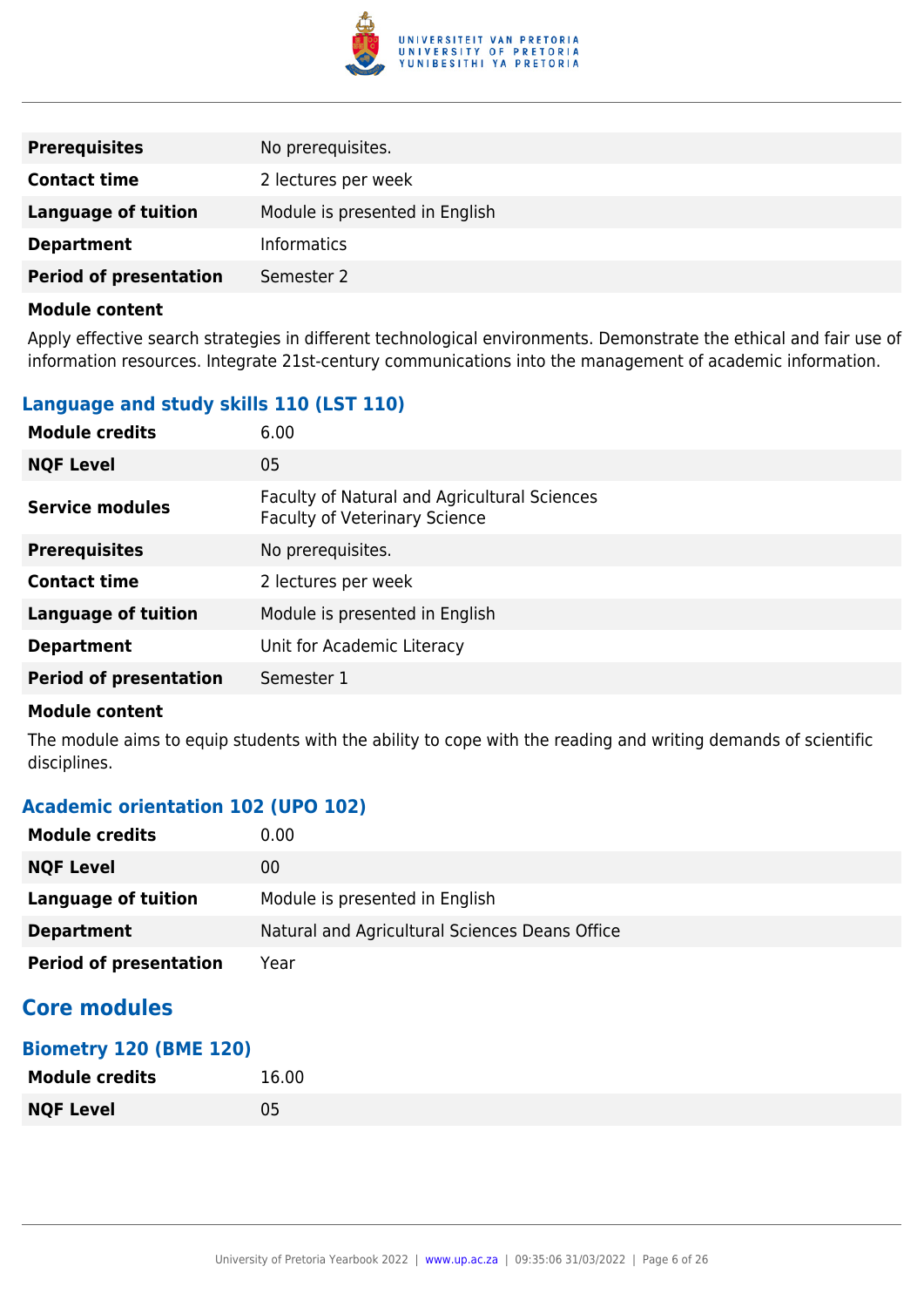

| <b>Service modules</b>        | Faculty of Engineering, Built Environment and Information Technology<br>Faculty of Natural and Agricultural Sciences<br><b>Faculty of Veterinary Science</b> |
|-------------------------------|--------------------------------------------------------------------------------------------------------------------------------------------------------------|
| <b>Prerequisites</b>          | At least 4 (50-59%) in Mathematics in the Grade 12 examination, or at least 50%<br>in both Statistics 113, 123                                               |
| <b>Contact time</b>           | 1 practical per week, 4 lectures per week                                                                                                                    |
| <b>Language of tuition</b>    | Module is presented in English                                                                                                                               |
| <b>Department</b>             | <b>Statistics</b>                                                                                                                                            |
| <b>Period of presentation</b> | Semester 2                                                                                                                                                   |

Simple statistical analysis: Data collection and analysis: Samples, tabulation, graphical representation, describing location, spread and skewness. Introductory probability and distribution theory. Sampling distributions and the central limit theorem. Statistical inference: Basic principles, estimation and testing in the one- and two-sample cases (parametric and non-parametric). Introduction to experimental design. One- and twoway designs, randomised blocks. Multiple statistical analysis: Bivariate data sets: Curve fitting (linear and non-linear), growth curves. Statistical inference in the simple regression case. Categorical analysis: Testing goodness of fit and contingency tables. Multiple regression and correlation: Fitting and testing of models. Residual analysis. Computer literacy: Use of computer packages in data analysis and report writing.

#### **Plants and society 161 (BOT 161)**

| <b>Module credits</b>         | 8.00                                                                                                |
|-------------------------------|-----------------------------------------------------------------------------------------------------|
| <b>NQF Level</b>              | 05                                                                                                  |
| <b>Service modules</b>        | Faculty of Engineering, Built Environment and Information Technology<br><b>Faculty of Education</b> |
| <b>Prerequisites</b>          | <b>MLB 111 GS</b>                                                                                   |
| <b>Contact time</b>           | 2 lectures per week, fortnightly practicals                                                         |
| <b>Language of tuition</b>    | Module is presented in English                                                                      |
| <b>Department</b>             | Department of Plant and Soil Sciences                                                               |
| <b>Period of presentation</b> | Semester 2                                                                                          |

#### **Module content**

Botanical principles of structure and function; diversity of plants; introductory plant systematics and evolution; role of plants in agriculture and food security; principles and applications of plant biotechnology; economical and valuable medicinal products derived from plants; basic principles of plant ecology and their application in conservation and biodiversity management.

This content aligns with the United Nation's Sustainable Debelopment Goals of No Poverty, Good Health and Well-being, Climate Action, Responsible Consumption and Production, and Life on Land.

#### **General chemistry 117 (CMY 117)**

**Module credits** 16.00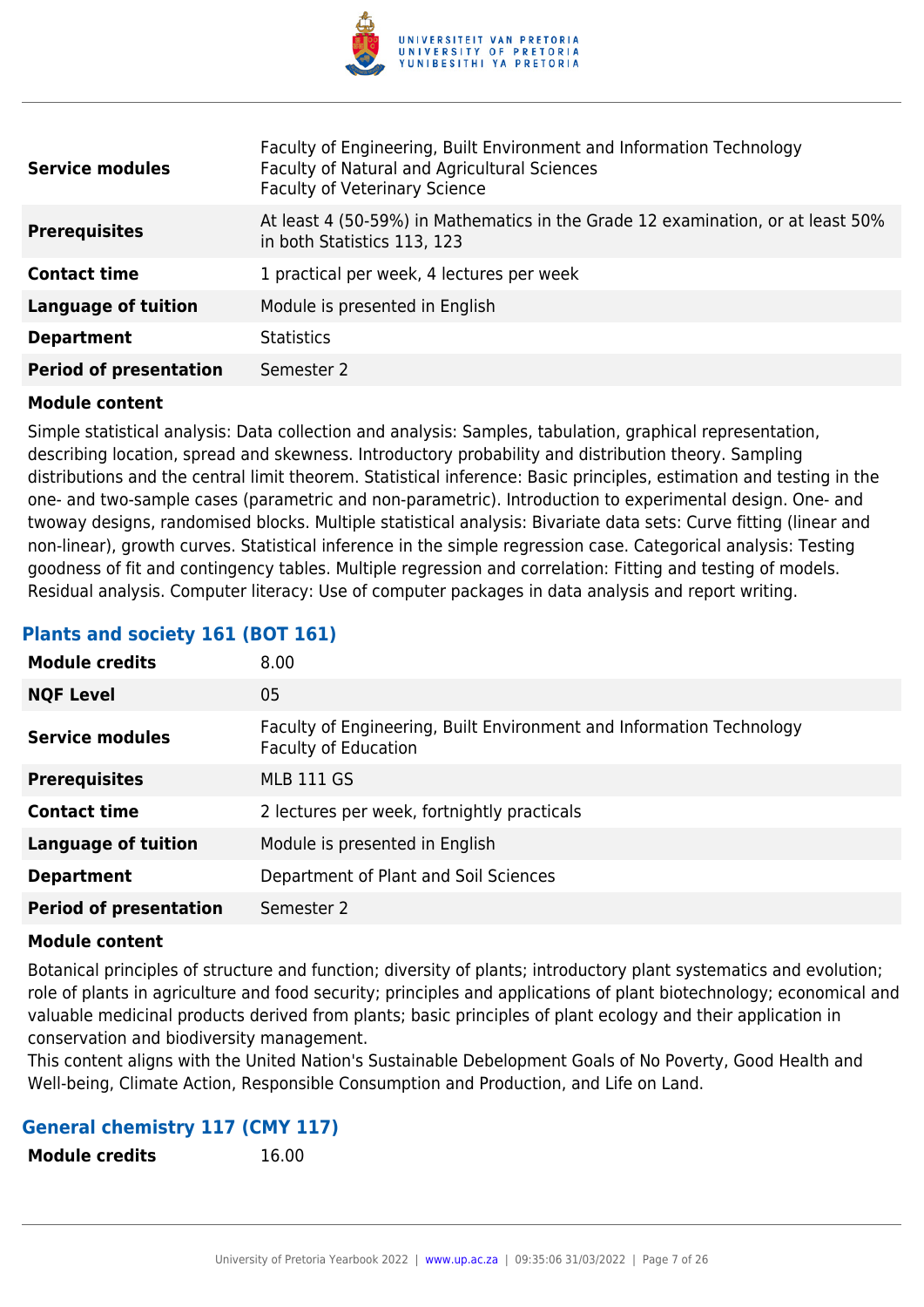

| <b>NQF Level</b>              | 05                                                                                                                                                                               |
|-------------------------------|----------------------------------------------------------------------------------------------------------------------------------------------------------------------------------|
| <b>Service modules</b>        | Faculty of Engineering, Built Environment and Information Technology<br><b>Faculty of Education</b><br><b>Faculty of Health Sciences</b><br><b>Faculty of Veterinary Science</b> |
| <b>Prerequisites</b>          | A candidate must have Mathematics for at least 60% and 60% for Physical<br>Sciences.                                                                                             |
| <b>Contact time</b>           | 1 practical per week, 4 lectures per week                                                                                                                                        |
| <b>Language of tuition</b>    | Module is presented in English                                                                                                                                                   |
| <b>Department</b>             | Chemistry                                                                                                                                                                        |
| <b>Period of presentation</b> | Semester 1                                                                                                                                                                       |

General introduction to inorganic, analytical and physical chemistry. Atomic structure and periodicity. Molecular structure and chemical bonding using the VSEOR model. Nomenclature of inorganic ions and compounds. Classification of reactions: precipitation, acid-base, redox reactions and gas-forming reactions. Mole concept and stoichiometric calculations concerning chemical formulas and chemical reactions. Principles of reactivity: energy and chemical reactions. Physical behaviour gases, liquids, solids and solutions and the role of intermolecular forces. Rate of reactions: Introduction to chemical kinetics.

#### **General chemistry 127 (CMY 127)**

| <b>Module credits</b>         | 16.00                                                                                                                                                                            |
|-------------------------------|----------------------------------------------------------------------------------------------------------------------------------------------------------------------------------|
| <b>NQF Level</b>              | 05                                                                                                                                                                               |
| <b>Service modules</b>        | Faculty of Engineering, Built Environment and Information Technology<br><b>Faculty of Education</b><br><b>Faculty of Health Sciences</b><br><b>Faculty of Veterinary Science</b> |
| <b>Prerequisites</b>          | Natural and Agricultural Sciences students: CMY 117 GS or CMY 154 GS Health<br>Sciences students: none                                                                           |
| <b>Contact time</b>           | 1 practical per week, 4 lectures per week                                                                                                                                        |
| <b>Language of tuition</b>    | Module is presented in English                                                                                                                                                   |
| <b>Department</b>             | Chemistry                                                                                                                                                                        |
| <b>Period of presentation</b> | Semester 2                                                                                                                                                                       |

#### **Module content**

Theory: General physical-analytical chemistry: Chemical equilibrium, acids and bases, buffers, solubility equilibrium, entropy and free energy, electrochemistry. Organic chemistry: Structure (bonding), nomenclature, isomerism, introductory stereochemistry, introduction to chemical reactions and chemical properties of organic compounds and biological compounds, i.e. carbohydrates and aminoacids. Practical: Molecular structure (model building), synthesis and properties of simple organic compounds.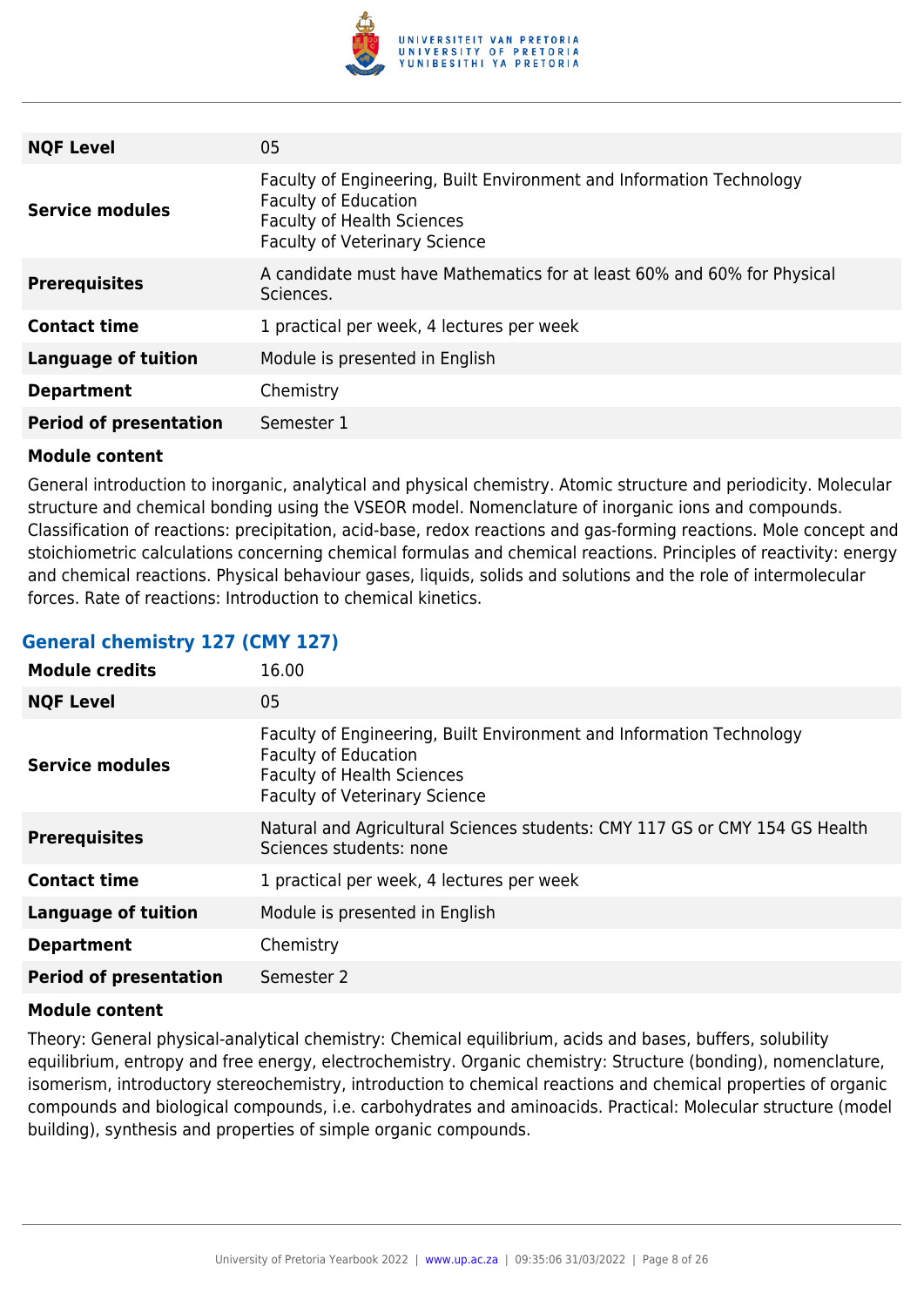

#### **Introductory genetics 161 (GTS 161)**

| <b>Module credits</b>         | 8.00                                                                                                                                        |
|-------------------------------|---------------------------------------------------------------------------------------------------------------------------------------------|
| <b>NQF Level</b>              | 05                                                                                                                                          |
| <b>Service modules</b>        | Faculty of Engineering, Built Environment and Information Technology<br><b>Faculty of Education</b><br><b>Faculty of Veterinary Science</b> |
| <b>Prerequisites</b>          | <b>MLB 111 GS</b>                                                                                                                           |
| <b>Contact time</b>           | 2 lectures per week, fortnightly tutorials                                                                                                  |
| <b>Language of tuition</b>    | Module is presented in English                                                                                                              |
| <b>Department</b>             | Biochemistry, Genetics and Microbiology                                                                                                     |
| <b>Period of presentation</b> | Semester 2                                                                                                                                  |

#### **Module content**

Chromosomes and cell division. Principles of Mendelian inheritance: locus and alleles, dominance interactions, extensions and modifications of basic principles.. Probability studies. Sex determination and sex linked traits. Pedigree analysis. Genetic linkage and chromosome mapping. Chromosome variation.

#### **Introduction to microbiology 161 (MBY 161)**

| <b>Module credits</b>         | 8.00                                                                 |
|-------------------------------|----------------------------------------------------------------------|
| <b>NQF Level</b>              | 05                                                                   |
| <b>Service modules</b>        | Faculty of Engineering, Built Environment and Information Technology |
| <b>Prerequisites</b>          | No prerequisites.                                                    |
| <b>Contact time</b>           | 2 lectures per week, fortnightly tutorials                           |
| <b>Language of tuition</b>    | Module is presented in English                                       |
| <b>Department</b>             | Biochemistry, Genetics and Microbiology                              |
| <b>Period of presentation</b> | Semester 2                                                           |
|                               |                                                                      |

#### **Module content**

The module will introduce the student to the field of Microbiology. Basic Microbiological aspects that will be covered include introduction into the diversity of the microbial world (bacteria, archaea, eukaryotic microorganisms and viruses), basic principles of cell structure and function, microbial nutrition and microbial growth and growth control. Applications in Microbiology will be illustrated by specific examples i.e. bioremediation, animal-microbial symbiosis, plant-microbial symbiosis and the use of microorganisms in industrial microbiology. Wastewater treatment, microbial diseases and food will be introduced using specific examples.

#### **Molecular and cell biology 111 (MLB 111)**

| <b>Module credits</b> | 16.00 |
|-----------------------|-------|
| <b>NQF Level</b>      | 05    |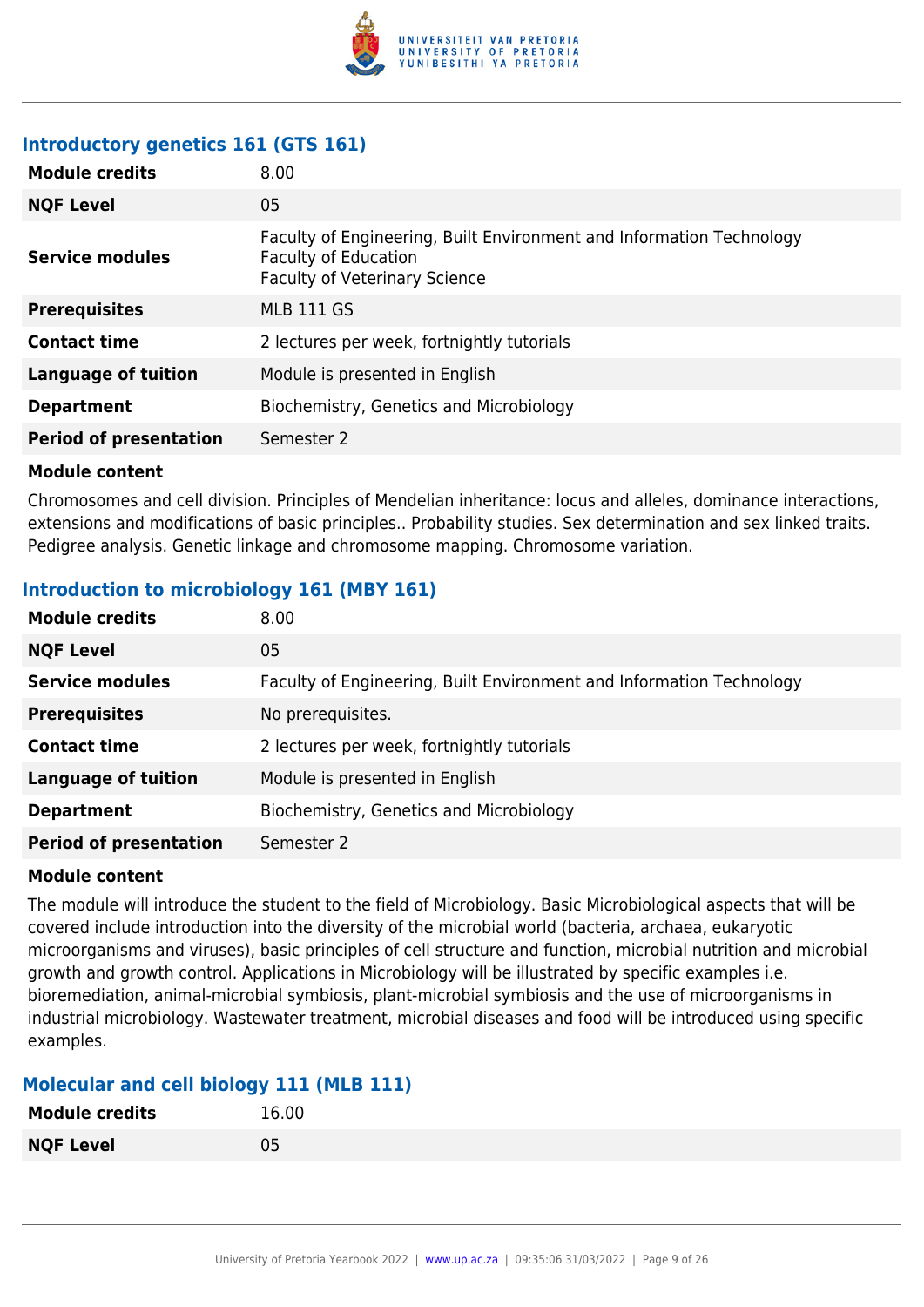

| <b>Service modules</b>        | Faculty of Engineering, Built Environment and Information Technology<br><b>Faculty of Education</b><br><b>Faculty of Health Sciences</b><br><b>Faculty of Veterinary Science</b> |
|-------------------------------|----------------------------------------------------------------------------------------------------------------------------------------------------------------------------------|
| <b>Prerequisites</b>          | A candidate who has passed Mathematics with at least 60% in the Grade 12<br>examination                                                                                          |
| <b>Contact time</b>           | 1 practical/tutorial per week, 4 lectures per week                                                                                                                               |
| <b>Language of tuition</b>    | Module is presented in English                                                                                                                                                   |
| <b>Department</b>             | Biochemistry, Genetics and Microbiology                                                                                                                                          |
| <b>Period of presentation</b> | Semester 1                                                                                                                                                                       |

 Introduction to the molecular structure and function of the cell. Basic chemistry of the cell. Structure and composition of prokaryotic and eukaryotic cells. Ultrastructure and function of cellular organelles, membranes and the cytoskeleton. General principles of energy, enzymes and cell metabolism. Selected processes, e.g. glycolysis, respiration and/or photosynthesis. Introduction to molecular genetics: DNA structure and replication, transcription, translation. Cell growth and cell division.

#### **Physics for biology students 131 (PHY 131)**

| <b>Module credits</b>         | 16.00                                                                                                    |
|-------------------------------|----------------------------------------------------------------------------------------------------------|
| <b>NQF Level</b>              | 05                                                                                                       |
| <b>Service modules</b>        | <b>Faculty of Education</b><br><b>Faculty of Health Sciences</b><br><b>Faculty of Veterinary Science</b> |
| <b>Prerequisites</b>          | A candidate must have passed Mathematics with at least 60% in the Grade 12<br>examination                |
| <b>Contact time</b>           | 1 discussion class per week, 1 practical per week, 4 lectures per week                                   |
| <b>Language of tuition</b>    | Module is presented in English                                                                           |
| <b>Department</b>             | Physics                                                                                                  |
| <b>Period of presentation</b> | Semester 1                                                                                               |

#### **Module content**

Units, vectors, one dimensional kinematics, dynamics, work, equilibrium, sound, liquids, heat, thermodynamic processes, electric potential and capacitance, direct current and alternating current, optics, modern physics, radio activity.

#### **Mathematics 134 (WTW 134)**

| <b>Module credits</b> | 16.00 |
|-----------------------|-------|
| <b>NQF Level</b>      | 05    |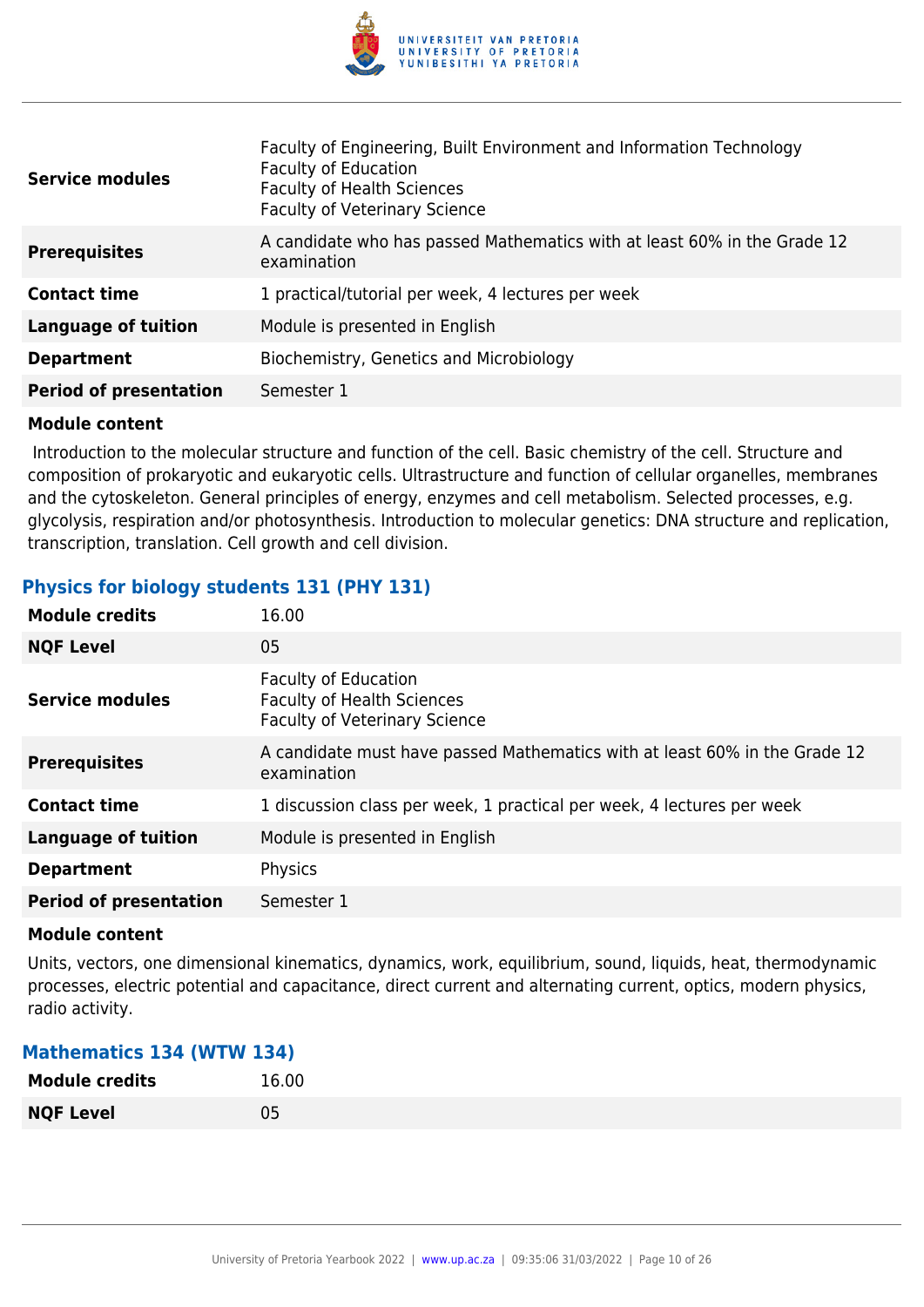

| <b>Service modules</b>        | Faculty of Engineering, Built Environment and Information Technology<br><b>Faculty of Education</b><br><b>Faculty of Veterinary Science</b> |
|-------------------------------|---------------------------------------------------------------------------------------------------------------------------------------------|
| <b>Prerequisites</b>          | 50% for Mathematics in Grade 12                                                                                                             |
| <b>Contact time</b>           | 1 tutorial per week, 4 lectures per week                                                                                                    |
| <b>Language of tuition</b>    | Module is presented in English                                                                                                              |
| <b>Department</b>             | Mathematics and Applied Mathematics                                                                                                         |
| <b>Period of presentation</b> | Semester 1                                                                                                                                  |

\*Students will not be credited for more than one of the following modules for their degree: WTW 134, WTW 165, WTW 114, WTW 158. WTW 134 does not lead to admission to Mathematics at 200 level and is intended for students who require Mathematics at 100 level only. WTW 134 is offered as WTW 165 in the second semester only to students who have applied in the first semester of the current year for the approximately 65 MBChB, or the 5-6 BChD places becoming available in the second semester and who were therefore enrolled for MGW 112 in the first semester of the current year.

Functions, derivatives, interpretation of the derivative, rules of differentiation, applications of differentiation, integration, interpretation of the definite integral, applications of integration. Matrices, solutions of systems of equations. All topics are studied in the context of applications.

| Animal diversity 161 (ZEN 161) |  |  |  |  |  |  |
|--------------------------------|--|--|--|--|--|--|
|--------------------------------|--|--|--|--|--|--|

| <b>Module credits</b>         | 8.00                                                         |
|-------------------------------|--------------------------------------------------------------|
| <b>NQF Level</b>              | 05                                                           |
| <b>Service modules</b>        | Faculty of Education<br><b>Faculty of Veterinary Science</b> |
| <b>Prerequisites</b>          | No prerequisites.                                            |
| <b>Contact time</b>           | 2 lectures per week, fortnightly practicals                  |
| <b>Language of tuition</b>    | Module is presented in English                               |
| <b>Department</b>             | Zoology and Entomology                                       |
| <b>Period of presentation</b> | Semester 2                                                   |

#### **Module content**

Animal classification, phylogeny organisation and terminology. Evolution of the various animal phyla, morphological characteristics and life cycles of parasitic and non-parasitic animals. Structure and function of reproductive,

respiratory, excretory, circulatory and digestive systems in various animal phyla. In-class discussion will address the sustainable development goals #3, 12, 13, 14 and 15 (Good Health and Well-being. Responsible Consumption and Production, Climate Action, Life Below Water, Life on Land).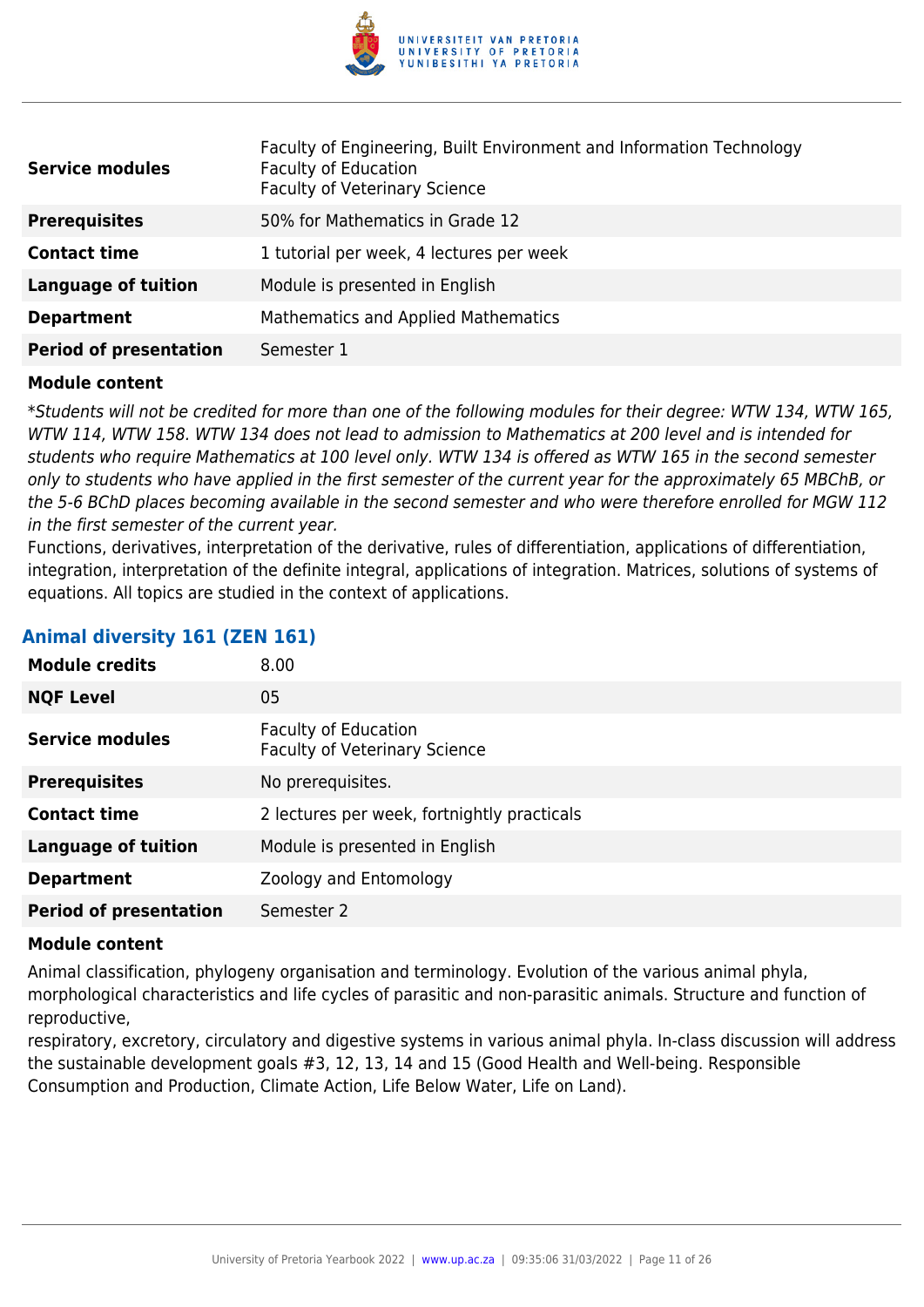

## Curriculum: Year 2

**Minimum credits: 135**

### **Core modules**

#### **Introduction to proteins and enzymes 251 (BCM 251)**

| 06<br><b>NQF Level</b><br><b>Service modules</b><br><b>Faculty of Health Sciences</b> |
|---------------------------------------------------------------------------------------|
|                                                                                       |
|                                                                                       |
| CMY 117 GS and CMY 127 GS and MLB 111 GS<br><b>Prerequisites</b>                      |
| 1 tutorial per week, 2 lectures per week<br><b>Contact time</b>                       |
| <b>Language of tuition</b><br>Module is presented in English                          |
| Biochemistry, Genetics and Microbiology<br><b>Department</b>                          |
| <b>Period of presentation</b><br>Semester 1                                           |

#### **Module content**

Structural and ionic properties of amino acids. Peptides, the peptide bond, primary, secondary, tertiary and quaternary structure of proteins. Interactions that stabilise protein structure, denaturation and renaturation of proteins. Introduction to methods for the purification of proteins, amino acid composition, and sequence determinations. Enzyme kinetics and enzyme inhibition. Allosteric enzymes, regulation of enzyme activity, active centres and mechanisms of enzyme catalysis. Examples of industrial applications of enzymes and in clinical pathology as biomarkers of diseases. Online activities include introduction to practical laboratory techniques and Good Laboratory Practice; techniques for the quantitative and qualitative analysis of biological molecules; enzyme activity measurements; processing and presentation of scientific data.

| <b>Module credits</b>         | 12.00                                     |
|-------------------------------|-------------------------------------------|
| <b>NQF Level</b>              | 06                                        |
| <b>Service modules</b>        | <b>Faculty of Education</b>               |
| <b>Prerequisites</b>          | <b>BOT 161</b>                            |
| <b>Contact time</b>           | 1 practical per week, 2 lectures per week |
| <b>Language of tuition</b>    | Module is presented in English            |
| <b>Department</b>             | Department of Plant and Soil Sciences     |
| <b>Period of presentation</b> | Semester 1                                |

#### **South African flora and vegetation 251 (BOT 251)**

#### **Module content**

Origin and affinity of South African flora and vegetation types; principles of plant geography; plant diversity in southern Africa; characteristics, environments and vegetation of South African biomes and associated key ecological processes; centra of plant endemism; rare and threatened plant species; biodiversity conservation and ecosystem management; invasion biology; conservation status of South African vegetation types.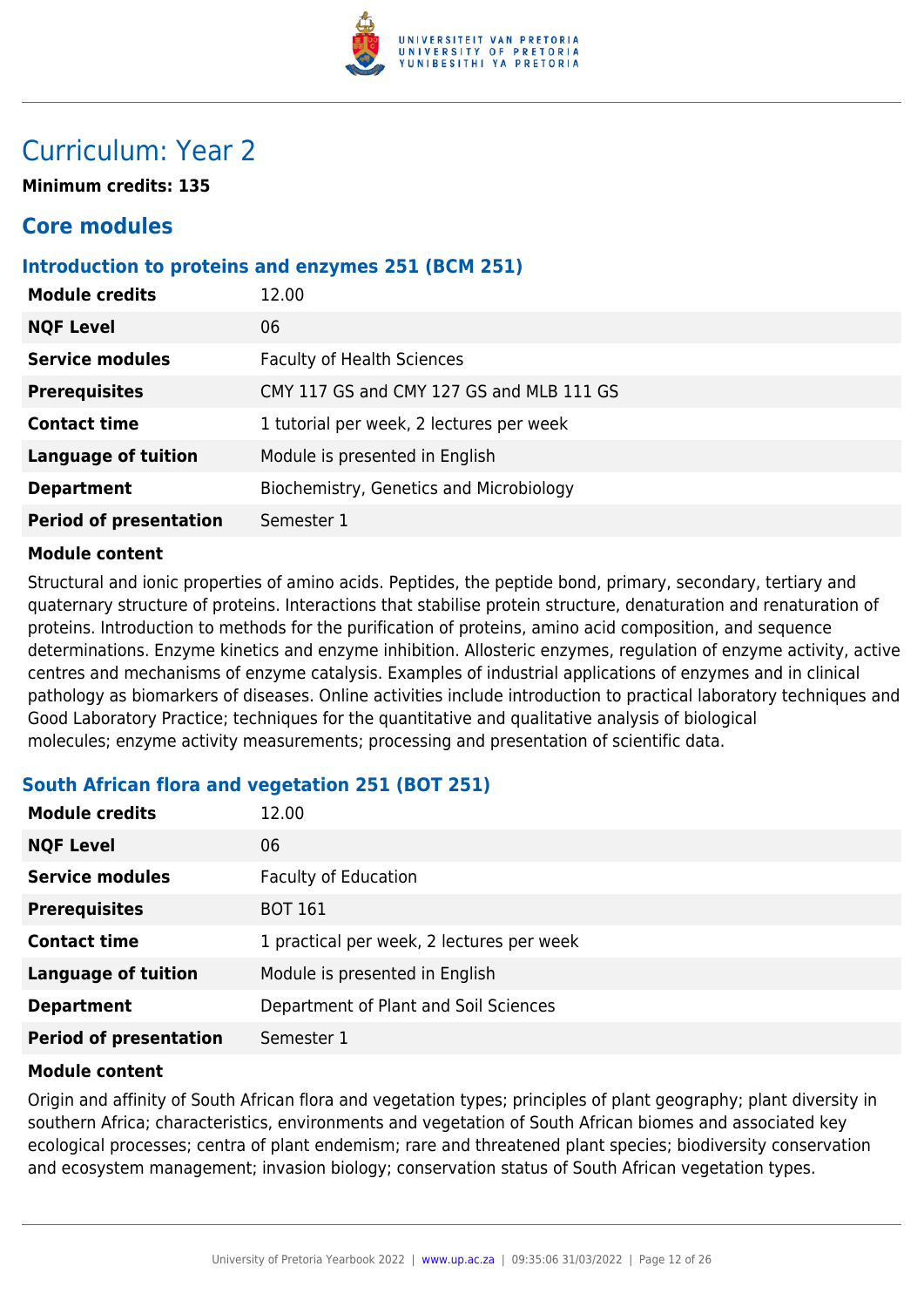

#### **Plant physiology and biotechnology 261 (BOT 261)**

| <b>Module credits</b>         | 12.00                                     |
|-------------------------------|-------------------------------------------|
| <b>NQF Level</b>              | 06                                        |
| <b>Service modules</b>        | <b>Faculty of Education</b>               |
| <b>Prerequisites</b>          | BOT 161 and CMY 127 GS.                   |
| <b>Contact time</b>           | 1 practical per week, 2 lectures per week |
| <b>Language of tuition</b>    | Module is presented in English            |
| <b>Department</b>             | Department of Plant and Soil Sciences     |
| <b>Period of presentation</b> | Semester 2                                |

#### **Module content**

Nitrogen metabolism in plants; nitrogen fixation in Agriculture; plant secondary metabolism and natural products; photosynthesis and carbohydrate metabolism in plants; applications in solar energy; plant growth regulation and the Green Revolution; plant responses to the environment; developing abiotic stress tolerant and disease resistant plants. Practicals: Basic laboratory skills in plant physiology; techniques used to investigate nitrogen metabolism, carbohydrate metabolism, pigment analysis, water transport in plant tissue and response of plants to hormone treatments.

#### **Introductory soil science 250 (GKD 250)**

| <b>Module credits</b>         | 12.00                                                                |
|-------------------------------|----------------------------------------------------------------------|
| <b>NQF Level</b>              | 06                                                                   |
| <b>Service modules</b>        | Faculty of Engineering, Built Environment and Information Technology |
| <b>Prerequisites</b>          | <b>CMY 117 GS</b>                                                    |
| <b>Contact time</b>           | 1 practical per week, 3 lectures per week                            |
| <b>Language of tuition</b>    | Module is presented in English                                       |
| <b>Department</b>             | Department of Plant and Soil Sciences                                |
| <b>Period of presentation</b> | Semester 1                                                           |

#### **Module content**

Origin and development of soil, weathering and soil formation processes. Profile differentiation and morphology. Physical characteristics: texture, structure, soil water, atmosphere and temperature. Chemical characteristics: clay minerals, ion exchange, pH, buffer action, soil acidification and salinisation of soil. Soil fertility and fertilisation. Soil classification. Practical work: Laboratory evaluation of simple soil characteristics. Field practicals on soil formation in the Pretoria area.

#### **Molecular genetics 251 (GTS 251)**

| <b>Module credits</b>  | 12.00                                                                                               |
|------------------------|-----------------------------------------------------------------------------------------------------|
| <b>NQF Level</b>       | 06                                                                                                  |
| <b>Service modules</b> | Faculty of Engineering, Built Environment and Information Technology<br><b>Faculty of Education</b> |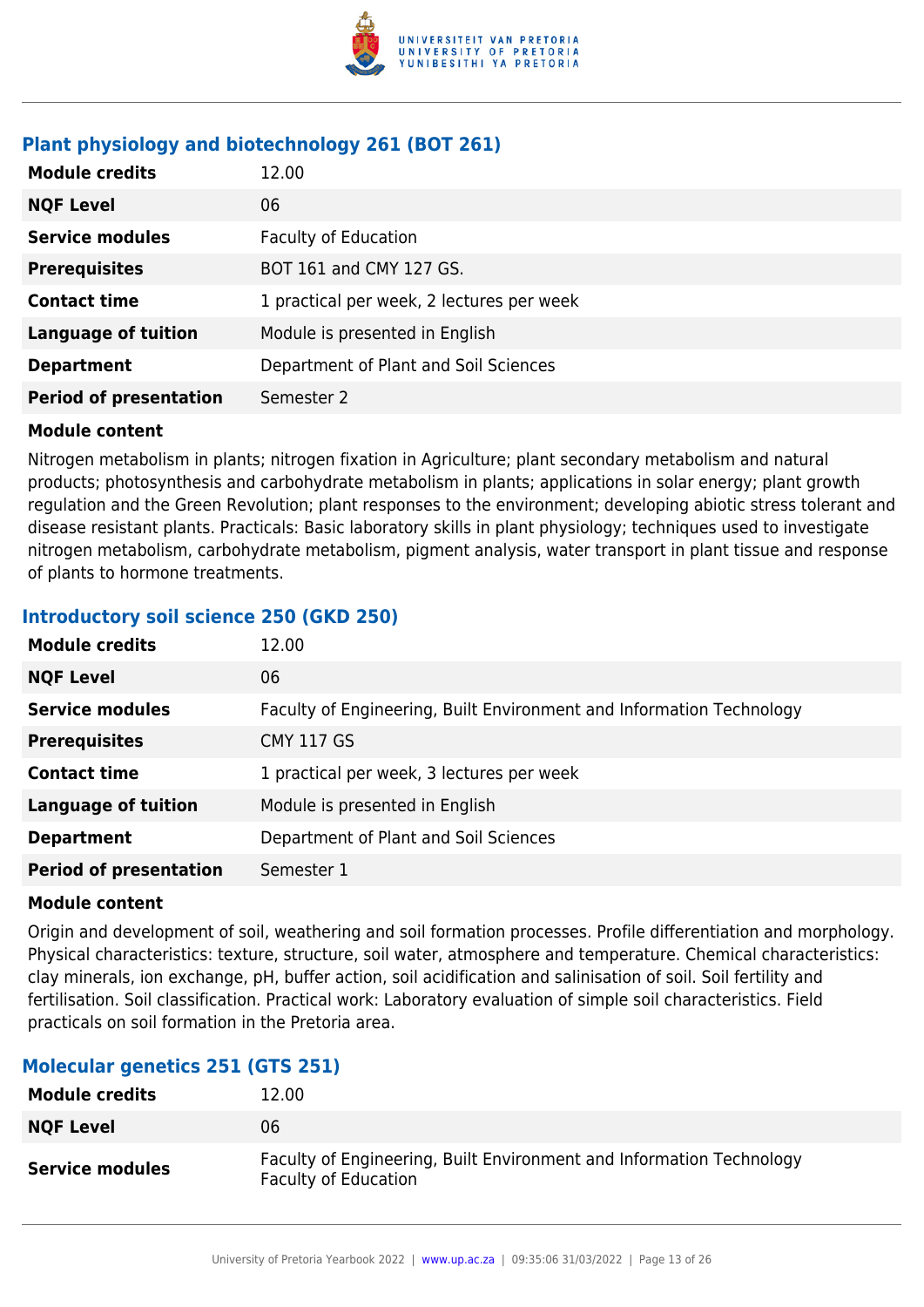

| <b>Prerequisites</b>          | GTS 161 GS                                 |
|-------------------------------|--------------------------------------------|
| <b>Contact time</b>           | 2 lectures per week, fortnightly tutorials |
| <b>Language of tuition</b>    | Module is presented in English             |
| <b>Department</b>             | Biochemistry, Genetics and Microbiology    |
| <b>Period of presentation</b> | Semester 1                                 |

The chemical nature of DNA. The processes of DNA replication, transcription, RNA processing, translation. Control of gene expression in prokaryotes and eukaryotes. Recombinant DNA technology and its applications in gene analysis and manipulation.

#### **Genetic diversity and evolution 261 (GTS 261)**

| <b>Module credits</b>         | 12.00                                                                                               |
|-------------------------------|-----------------------------------------------------------------------------------------------------|
| <b>NQF Level</b>              | 06                                                                                                  |
| <b>Service modules</b>        | Faculty of Engineering, Built Environment and Information Technology<br><b>Faculty of Education</b> |
| <b>Prerequisites</b>          | GTS 251 GS                                                                                          |
| <b>Contact time</b>           | 2 lectures per week, fortnightly tutorials                                                          |
| <b>Language of tuition</b>    | Module is presented in English                                                                      |
| <b>Department</b>             | Biochemistry, Genetics and Microbiology                                                             |
| <b>Period of presentation</b> | Semester 2                                                                                          |

#### **Module content**

Chromosome structure and transposable elements. Mutation and DNA repair. Genomics and proteomics. Organelle genomes. Introduction to genetic analysis of populations: allele and genotypic frequencies, Hardy Weinberg Law, its extensions and implications for different mating systems. Introduction to quantitative and evolutionary genetics.

#### **Introduction to agricultural economics 210 (LEK 210)**

| <b>Module credits</b>         | 14.00                                              |
|-------------------------------|----------------------------------------------------|
| <b>NQF Level</b>              | 06                                                 |
| <b>Service modules</b>        | <b>Faculty of Economic and Management Sciences</b> |
| <b>Prerequisites</b>          | No prerequisites.                                  |
| <b>Contact time</b>           | 1 practical/tutorial per week, 3 lectures per week |
| <b>Language of tuition</b>    | Module is presented in English                     |
| <b>Department</b>             | Agricultural Economics Extension and Rural Develo  |
| <b>Period of presentation</b> | Semester 1                                         |
|                               |                                                    |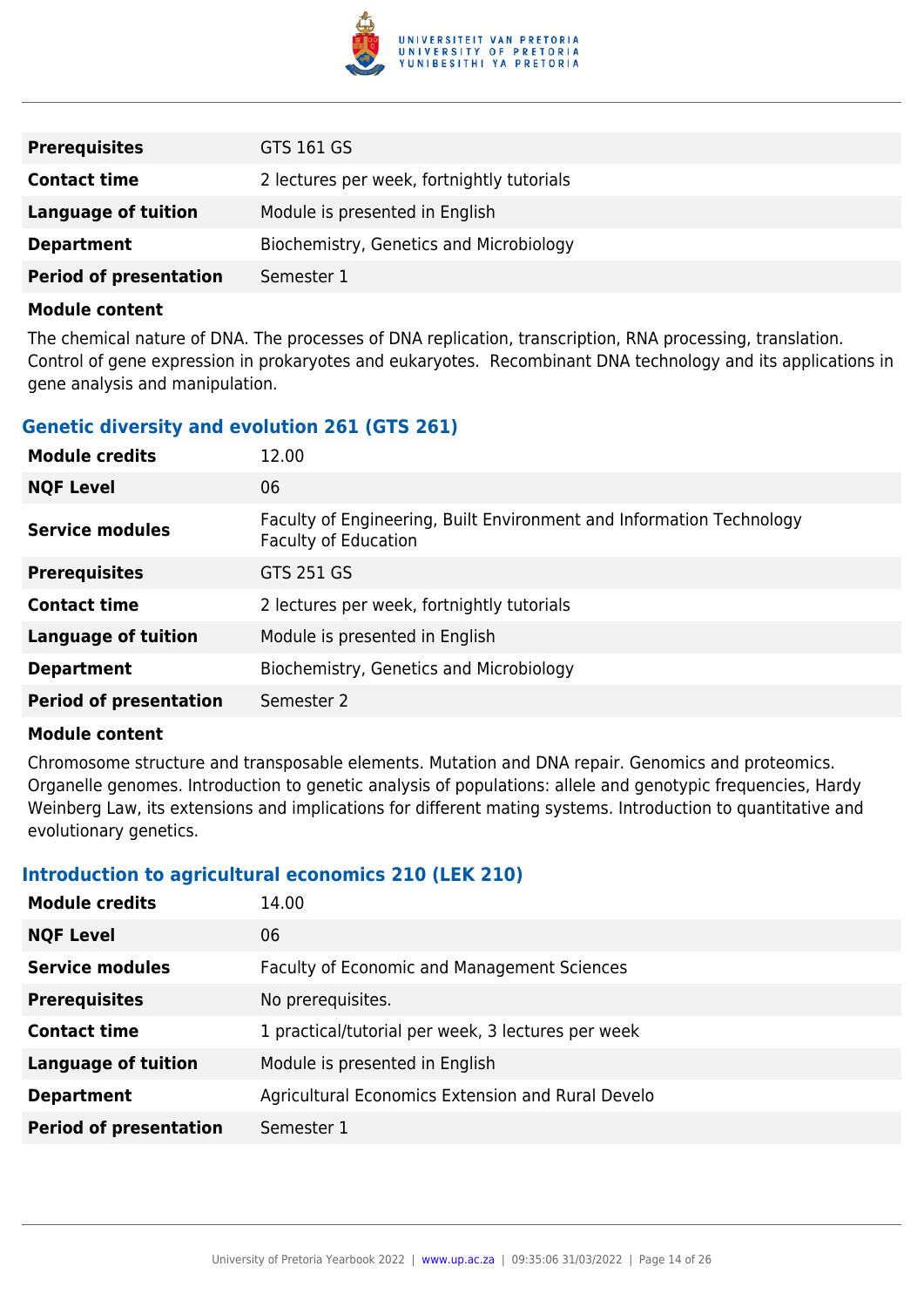

Introduction to the world of agricultural economics: where to find practising agricultural economics services, overview of South African Agricultural Economy, scope of agricultural economics. Introduction to consumption and demand: utility theory, indifference curves, the budget constraint, consumer equilibrium, the law of demand, consumer surplus, tastes and preferences, and measurement and interpretation of elasticities. Introduction to production and supply: condition for perfect competition, classification of inputs, important production relationships, assessing short-run business costs, economics of short-run decisions. Isoquants, isocost line, least cost combination of inputs, long-run expansion of inputs, and economics of business expansion, production possibility frontier, iso-revenue line and profit maximising combination of products. Introduction to market equilibrium and product prices: market equilibrium in a perfectly competitive market, total economic surplus, changes in welfare, adjustments to market equilibrium, market structure characteristics, market equilibrium in a imperfectly competitive market, government regulatory measures. Introduction to financial management in agriculture: Farm management and agricultural finance, farm management information; analysis and interpretation of farm financial statements; risk and farm planning. Budgets: partial, break-even, enterprise, total, cash flow and capital budgets. Elements of business plan, marketing planning and price risk. Financial structuring and sources of finance for farm business. Time value of money.

| <b>Module credits</b>         | 12.00                                             |
|-------------------------------|---------------------------------------------------|
| <b>NQF Level</b>              | 06                                                |
| <b>Service modules</b>        | Faculty of Economic and Management Sciences       |
| <b>Prerequisites</b>          | No prerequisites.                                 |
| <b>Contact time</b>           | 3 lectures per week                               |
| <b>Language of tuition</b>    | Module is presented in English                    |
| <b>Department</b>             | Agricultural Economics Extension and Rural Develo |
| <b>Period of presentation</b> | Semester 2                                        |

#### **Agricultural economics 220 (LEK 220)**

#### **Module content**

The agribusiness system; the agricultural value chain, the unique characteristics of agricultural products; marketing functions and costs; historical evolution of agricultural marketing in South Africa. The marketing environment. Consumer behaviour and consumer trends. Introduction to supply and demand analysis. Developing a marketing plan and strategies for agricultural commodities; market analysis; product management; distribution channels for agricultural commodities, the agricultural supply chain. Introduction to the agricultural futures market. Marketing in the 21st century. Online marketing, social media. Market structure.

#### **Introduction to crop protection 251 (PLG 251)**

| <b>Module credits</b> | 12.00                                     |
|-----------------------|-------------------------------------------|
| <b>NQF Level</b>      | 06                                        |
| <b>Prerequisites</b>  | No prerequisites.                         |
| <b>Contact time</b>   | 1 practical per week, 2 lectures per week |
| Language of tuition   | Module is presented in English            |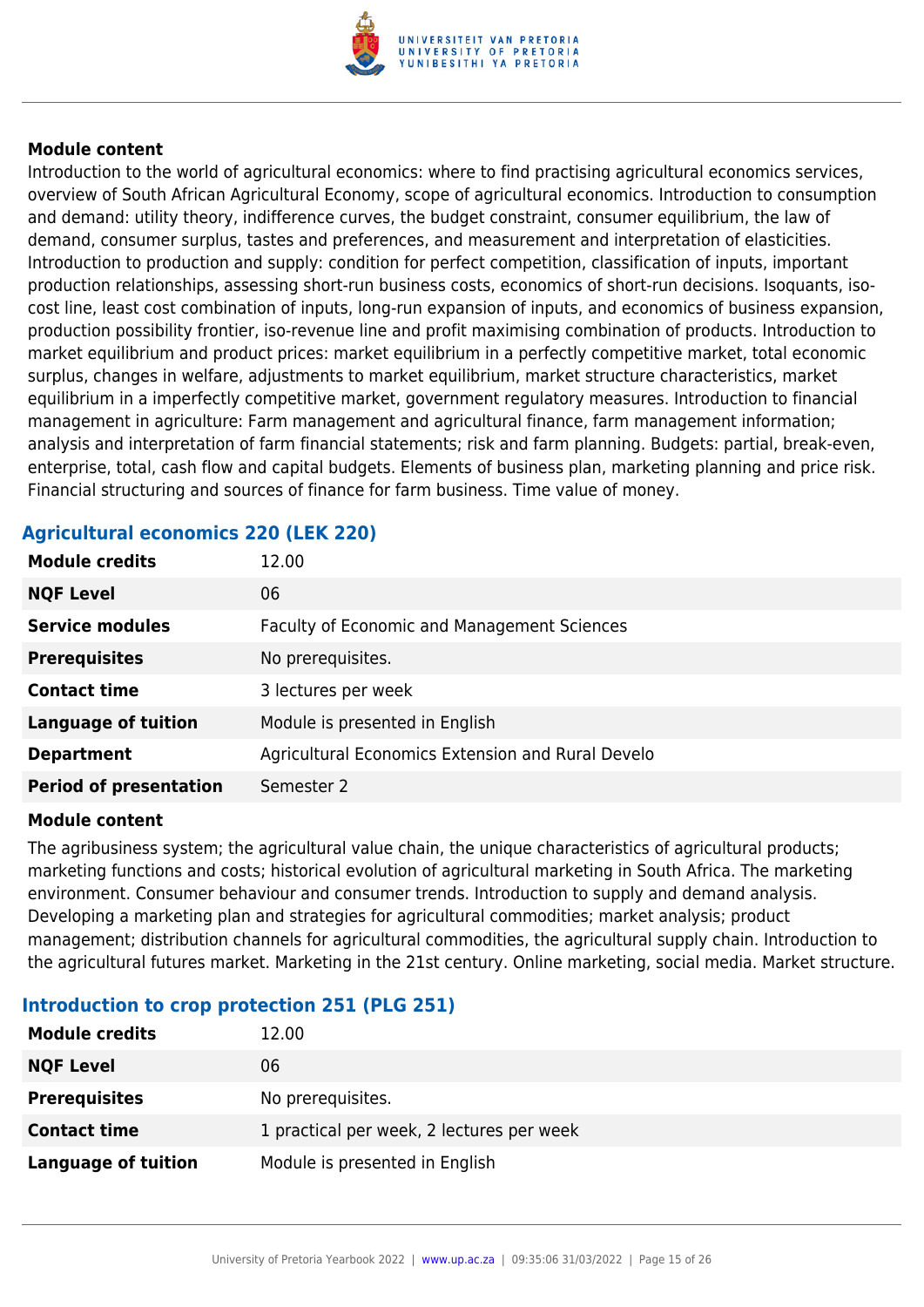

**Department Department Department** of Plant and Soil Sciences

#### **Period of presentation** Semester 1

#### **Module content**

Development and importance of crop protection. Basic principles in crop protection i.e. epidemic development of disease and insect pest populations, ecology of plant diseases and abiotic factors that affect plant health i.e. environmental pollution and pesticides, nutrient deficiencies and extreme environmental conditions. Ecological aspects of plant diseases, pest outbreaks and weed invasion. Important agricultural pests and weeds, globally as well as in African context. Life cycles of typical disease causing organisms. Basic principles of integrated pest and disease management. The importance of crop protection in the context of sustainable development will be highlighted.

#### **Principles of plant pathology 262 (PLG 262)**

| 12.00                                     |
|-------------------------------------------|
| 06                                        |
| <b>MBY 161 GS</b>                         |
| 1 practical per week, 2 lectures per week |
| Module is presented in English            |
| Department of Plant and Soil Sciences     |
| Semester 2                                |
|                                           |

#### **Module content**

Fundamental principles of plant pathology. The concept of disease in plants. Causes of plant diseases. Stages in development of plant diseases. Disease cycles and selected examples relevant to Africa. Diagnosis of plant diseases and the sustainable development goals that articulate with plant pathology.

#### **Sustainable crop production and agroclimatology 251 (PPK 251)**

| <b>Module credits</b>         | 15.00                                       |
|-------------------------------|---------------------------------------------|
| <b>NQF Level</b>              | 06                                          |
| <b>Prerequisites</b>          | <b>BOT 161</b>                              |
| <b>Contact time</b>           | 3 lectures per week, fortnightly practicals |
| <b>Language of tuition</b>    | Module is presented in English              |
| <b>Department</b>             | Department of Plant and Soil Sciences       |
| <b>Period of presentation</b> | Semester 2                                  |

#### **Module content**

Influence of climate on cropping systems in South Africa. The surface energy balance. Hydrological cycles and the soil water balance. Sustainable crop production. Simple radiation and water limited models. Potential yield, target yield and maximum economic yield. Crop nutrition and fertiliser management. Principles of soil cultivation and conservation. Climate change and crop production – mitigation and adaptation.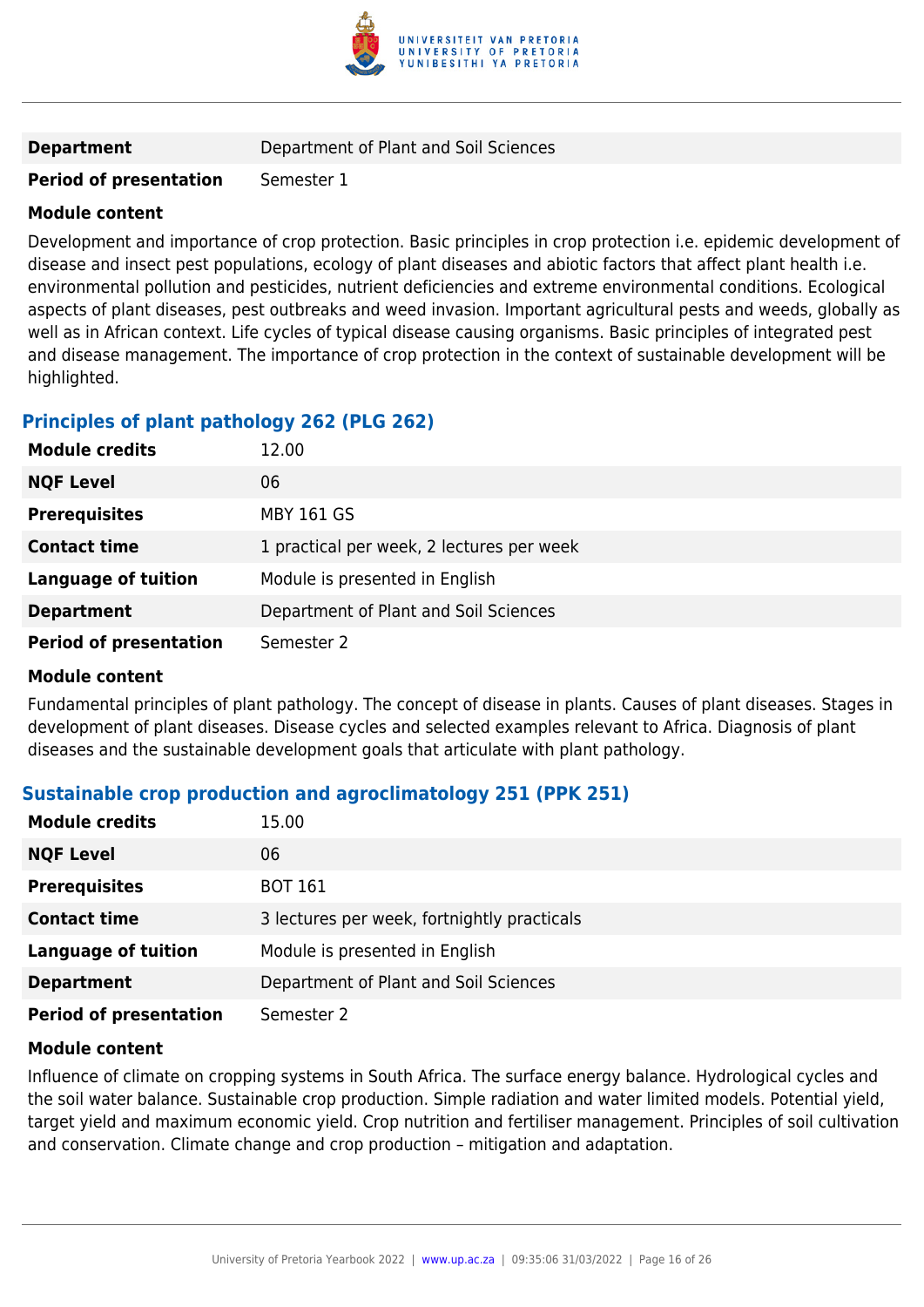

### Curriculum: Year 3

**Minimum credits: 148**

### **Core modules**

#### **Field crops 361 (AGR 361)**

| <b>Module credits</b>         | 14.00                                       |
|-------------------------------|---------------------------------------------|
| <b>NQF Level</b>              | 07                                          |
| <b>Prerequisites</b>          | <b>PPK 251</b>                              |
| <b>Contact time</b>           | 2 lectures per week, fortnightly practicals |
| <b>Language of tuition</b>    | Module is presented in English              |
| <b>Department</b>             | Department of Plant and Soil Sciences       |
| <b>Period of presentation</b> | Semester 2                                  |

#### **Module content**

Botanical characteristics, classification, growth requirements, production practices and utilization of crops rich in starch, oil, sugar and protein, fibre crops, narcotic and medicinal plants. The use of conservation agriculture (CA) in field crop production is becoming ever increasingly important, especially since it is directly related to Sustainable Development Goals (SDGs) 2 (food), 6 (water), 7 (energy) 13 (climate) and 15 (soil). During the semester applicable AC and SDG examples will be highlighted. Practicals will consist out of a trial on the experimental farm and visits to research institutions and producers.

#### **Plant ecophysiology 356 (BOT 356)**

| <b>Module credits</b>         | 18.00                                     |
|-------------------------------|-------------------------------------------|
| <b>NQF Level</b>              | 07                                        |
| <b>Service modules</b>        | <b>Faculty of Education</b>               |
| <b>Prerequisites</b>          | <b>BOT 161</b>                            |
| <b>Contact time</b>           | 1 practical per week, 2 lectures per week |
| <b>Language of tuition</b>    | Module is presented in English            |
| <b>Department</b>             | Department of Plant and Soil Sciences     |
| <b>Period of presentation</b> | Semester 1                                |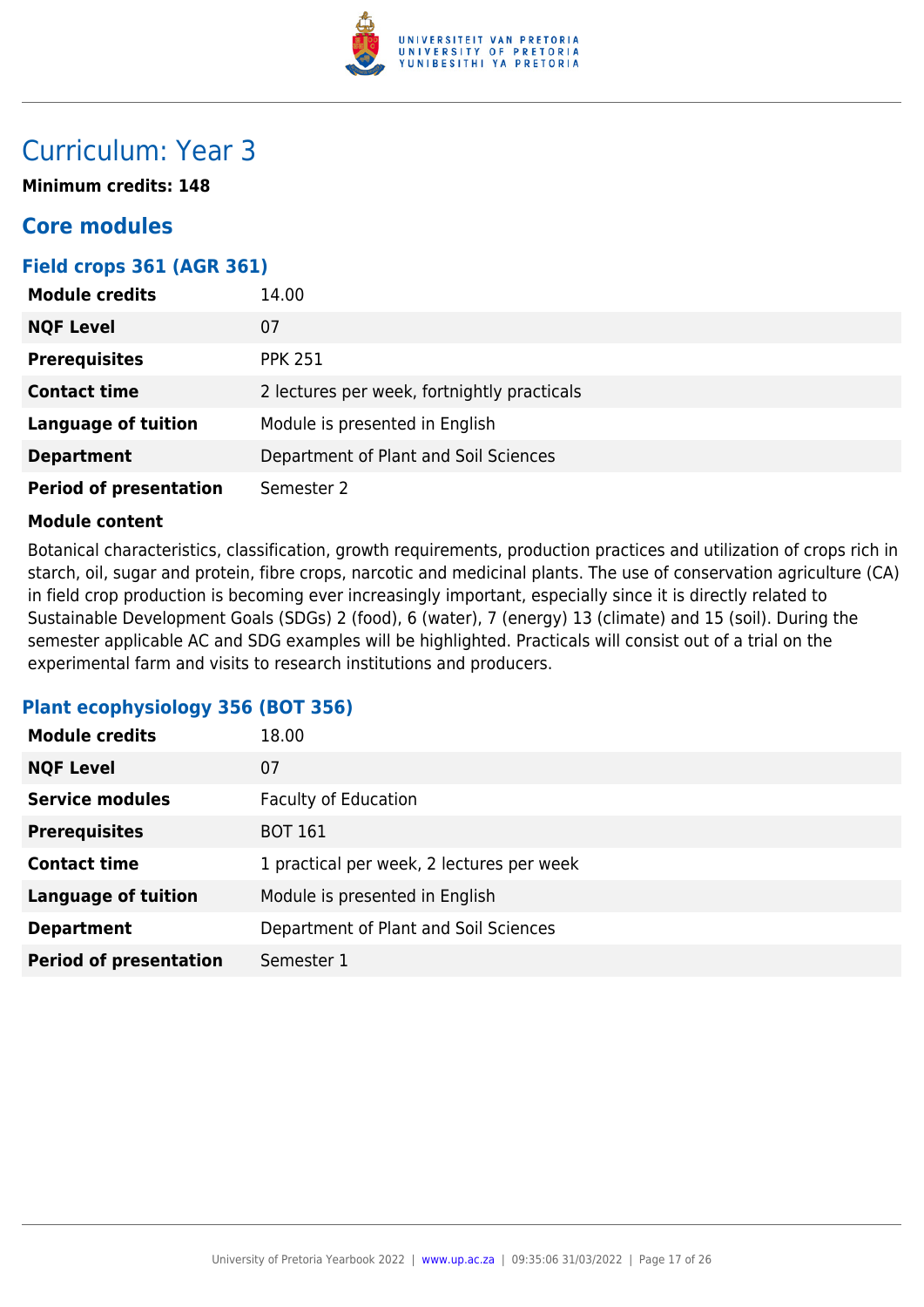

Introduction to plant ecophysiology and plants response to environmental stress. Understanding how various biotic and abiotic factors affect plant metabolic processes, including photosynthesis and respiration. Emphasis is placed on the efficiency of the mechanisms whereby C3-, C4 and CAM-plants bind CO2 and how they are impacted by the environment. To understand the functioning of plants in diverse environments, the relevant structural properties of plants, the impact of soil composition, water flow in the soil-plant air continuum and long distance transport of assimilates will be discussed. Students will research a topic relevant to plant ecophysiology and present this in the form of an oral presentation. Students will conduct a practical project to study the effects of environmental factors on C3 and C4 plant growth and physiology. Students will present the report in a written format according to the guidelines of a relevant scientific journal. Relevant readings will be used to highlight the alignment of the module with the Sustainable Development Goals, with emphasis placed on climate action.

#### **Soil chemistry 320 (GKD 320)**

| <b>Module credits</b>         | 14.00                                     |  |
|-------------------------------|-------------------------------------------|--|
| <b>NQF Level</b>              | 07                                        |  |
| <b>Prerequisites</b>          | <b>GKD 250</b>                            |  |
| <b>Contact time</b>           | 1 practical per week, 2 lectures per week |  |
| <b>Language of tuition</b>    | Module is presented in English            |  |
| <b>Department</b>             | Department of Plant and Soil Sciences     |  |
| <b>Period of presentation</b> | Semester 2                                |  |

#### **Module content**

The more exact chemistry of soils systematically explained by understanding the particular chemical principles. Charge origin. Chemical equilibriums. Manifestations of sorption. Ion exchange. Acidic soils, saline soils and the organic fraction of soil. The chemistry of the important plant nutrient elements P, K and N is explained.

#### **Soil classification and surveying 350 (GKD 350)**

| <b>Module credits</b>         | 14.00                                     |  |
|-------------------------------|-------------------------------------------|--|
| <b>NQF Level</b>              | 07                                        |  |
| <b>Prerequisites</b>          | <b>GKD 250 GS</b>                         |  |
| <b>Contact time</b>           | 1 practical per week, 2 lectures per week |  |
| <b>Language of tuition</b>    | Module is presented in English            |  |
| <b>Department</b>             | Department of Plant and Soil Sciences     |  |
| <b>Period of presentation</b> | Semester 1                                |  |

#### **Module content**

A taxonomic system for South Africa. USDA's Soil Taxonomy. Land suitability evaluation. Optimal resource utilization. The conservation component. Ecological aspects. Ecotype, land types. Soil maps. Practical work: Field practicals and compulsory excursion. Identification of soil horizons, forms and families. Land suitability evaluation. Elementary mapping exercise.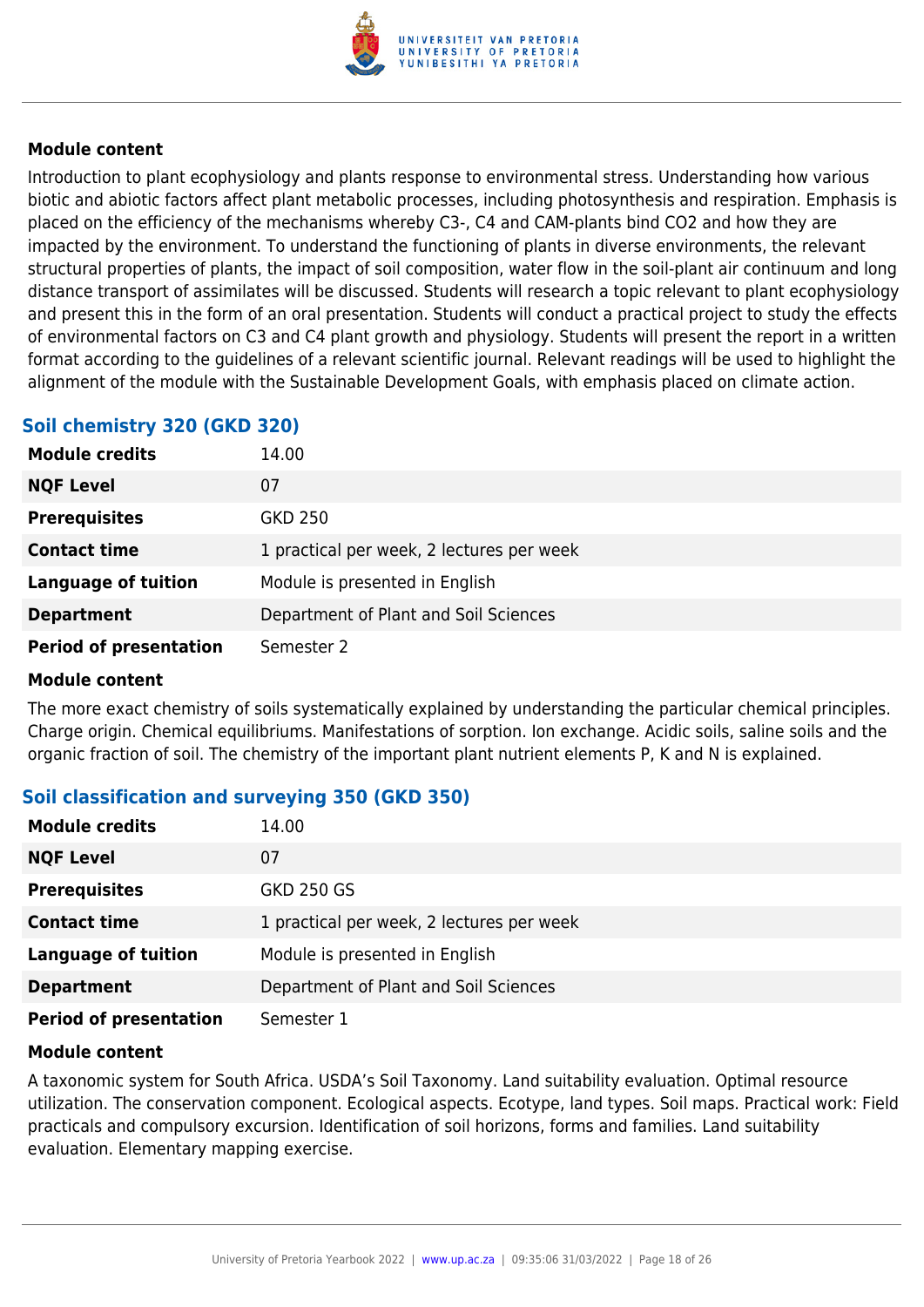

#### **Principles and practices 351 (HSC 351)**

| <b>Module credits</b>         | 14.00                                       |  |
|-------------------------------|---------------------------------------------|--|
| <b>NQF Level</b>              | 07                                          |  |
| <b>Prerequisites</b>          | No prerequisites.                           |  |
| <b>Contact time</b>           | 2 lectures per week, fortnightly practicals |  |
| <b>Language of tuition</b>    | Module is presented in English              |  |
| <b>Department</b>             | Department of Plant and Soil Sciences       |  |
| <b>Period of presentation</b> | Semester 1                                  |  |

#### **Module content**

The organised nursery industry in South Africa. Principles: seed production; seed germination; rooting of cuttings; budding and grafting; propagation using specialised organs; micro propagation (tissue culturing). Practices: Greenhouse construction, lighting in the nursery; cooling and heating; soil-based and soil-less growing media; container types; irrigation and fertilisation; growth manipulation; pest and disease management. Management, economic and marketing aspects of a typical nursery operation. Students will get hands-on experience and will visit nurseries.

#### **Soil-water relationship and irrigation 350 (PGW 350)**

| <b>Module credits</b>         | 14.00                                       |  |
|-------------------------------|---------------------------------------------|--|
| <b>NQF Level</b>              | 07                                          |  |
| <b>Prerequisites</b>          | <b>GKD 250</b>                              |  |
| <b>Contact time</b>           | 2 lectures per week, fortnightly practicals |  |
| <b>Language of tuition</b>    | Module is presented in English              |  |
| <b>Department</b>             | Department of Plant and Soil Sciences       |  |
| <b>Period of presentation</b> | Semester 1                                  |  |

#### **Module content**

Quantitative description and measurement of soil water content and potential as well as saturated and unsaturated hydraulic conductivity. Modelling water flow in soil (Darcy's law, Richards's equation). Infiltration, redistribution, evaporation, runoff and percolation. Irrigation in South Africa. Modelling and managing the soil water balance. Plant water consumption and the soil-plant-atmosphere continuum. Irrigation scheduling (soil, plant and atmosphere approaches). Managing poor quality water. Irrigation systems. The module includes a field trip to an irrigation scheme.

#### **Plant disease control 363 (PLG 363)**

| <b>Module credits</b> | 18.00                                     |
|-----------------------|-------------------------------------------|
| <b>NQF Level</b>      | 07                                        |
| <b>Prerequisites</b>  | PLG 251 or PLG 262.                       |
| <b>Contact time</b>   | 1 practical per week, 2 lectures per week |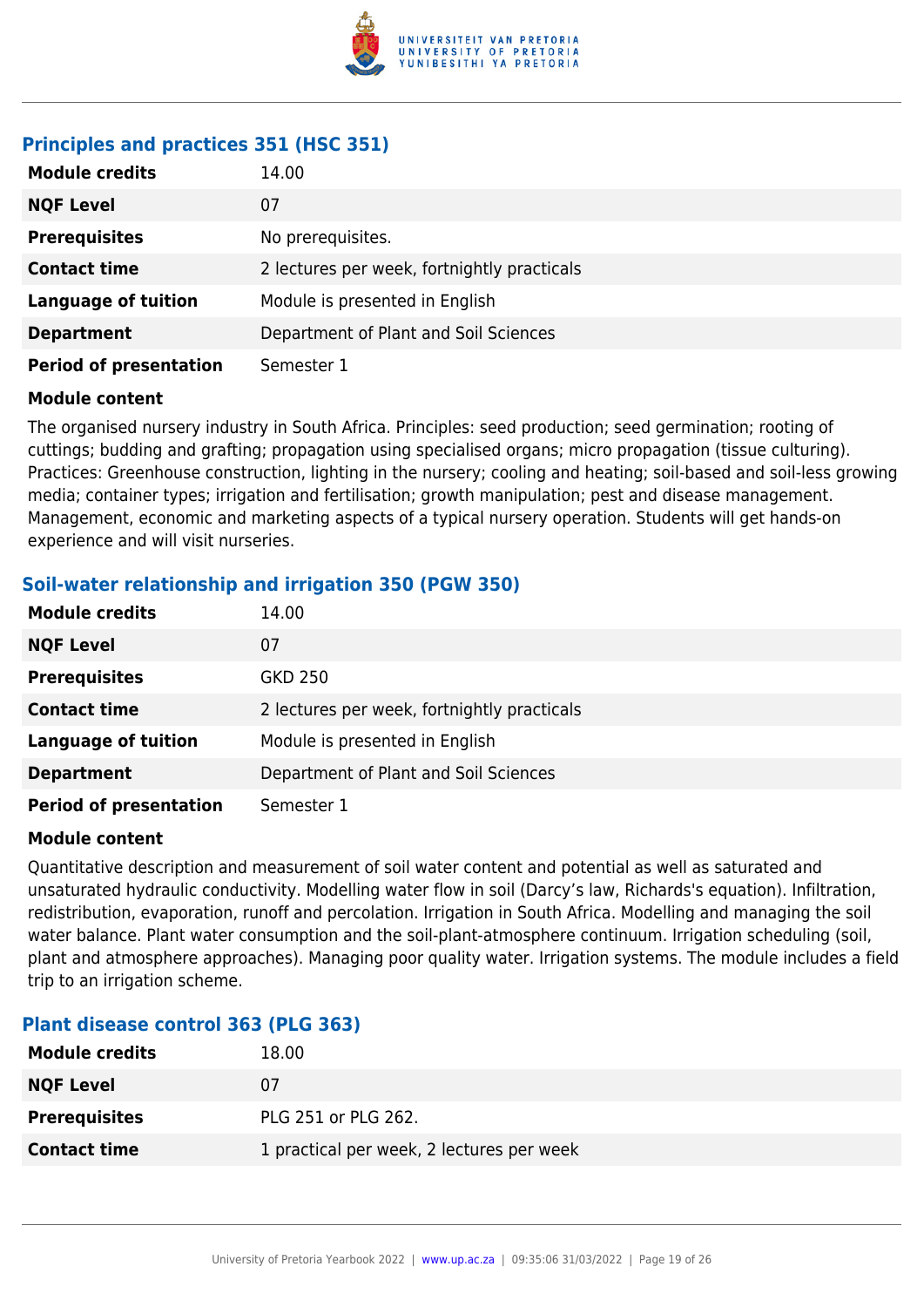

| <b>Language of tuition</b>    | Module is presented in English        |  |
|-------------------------------|---------------------------------------|--|
| <b>Department</b>             | Department of Plant and Soil Sciences |  |
| <b>Period of presentation</b> | Semester 2                            |  |

Principles of plant disease control and how it resonates with the sustainable development goals. Non-chemical control including biological control, disease resistance, regulatory measures, cultivation practices, physical methods. Modern chemo-therapy: characteristics, mode of action and application of bioproducts, fungicides, bactericides and nematicides. Principles of integrated disease management. The module will also cover applicable South African legislation, the local crop protection industries and the procedure of registering new chemicals.

#### **Principles of veld management 310 (WDE 310)**

| <b>Module credits</b>         | 12.00                                       |
|-------------------------------|---------------------------------------------|
| <b>NQF Level</b>              | 07                                          |
| <b>Prerequisites</b>          | No prerequisites.                           |
| <b>Contact time</b>           | 2 lectures per week, fortnightly practicals |
| <b>Language of tuition</b>    | Module is presented in English              |
| <b>Department</b>             | Department of Plant and Soil Sciences       |
| <b>Period of presentation</b> | Semester 1                                  |

#### **Module content**

The influence of biotic and abiotic factors on the productivity of different strata and components of natural pastures. This will enable the student to advise users, with the necessary motivation, on the appropriate use of these strata and components and will form a basis for further research on this system. The principles of veld management s and the influence of management practices on sustainable animal production from natural pastures. This will enable the student to advise users on veld management and veld management principles. It will also form a basis for further research on veld management.

#### **Planted pastures and fodder crops 320 (WDE 320)**

| <b>Module credits</b>         | 12.00                                       |  |
|-------------------------------|---------------------------------------------|--|
| <b>NQF Level</b>              | 07                                          |  |
| <b>Prerequisites</b>          | <b>WDE 310 GS</b>                           |  |
| <b>Contact time</b>           | 2 lectures per week, fortnightly practicals |  |
| <b>Language of tuition</b>    | Module is presented in English              |  |
| <b>Department</b>             | Department of Plant and Soil Sciences       |  |
| <b>Period of presentation</b> | Semester 2                                  |  |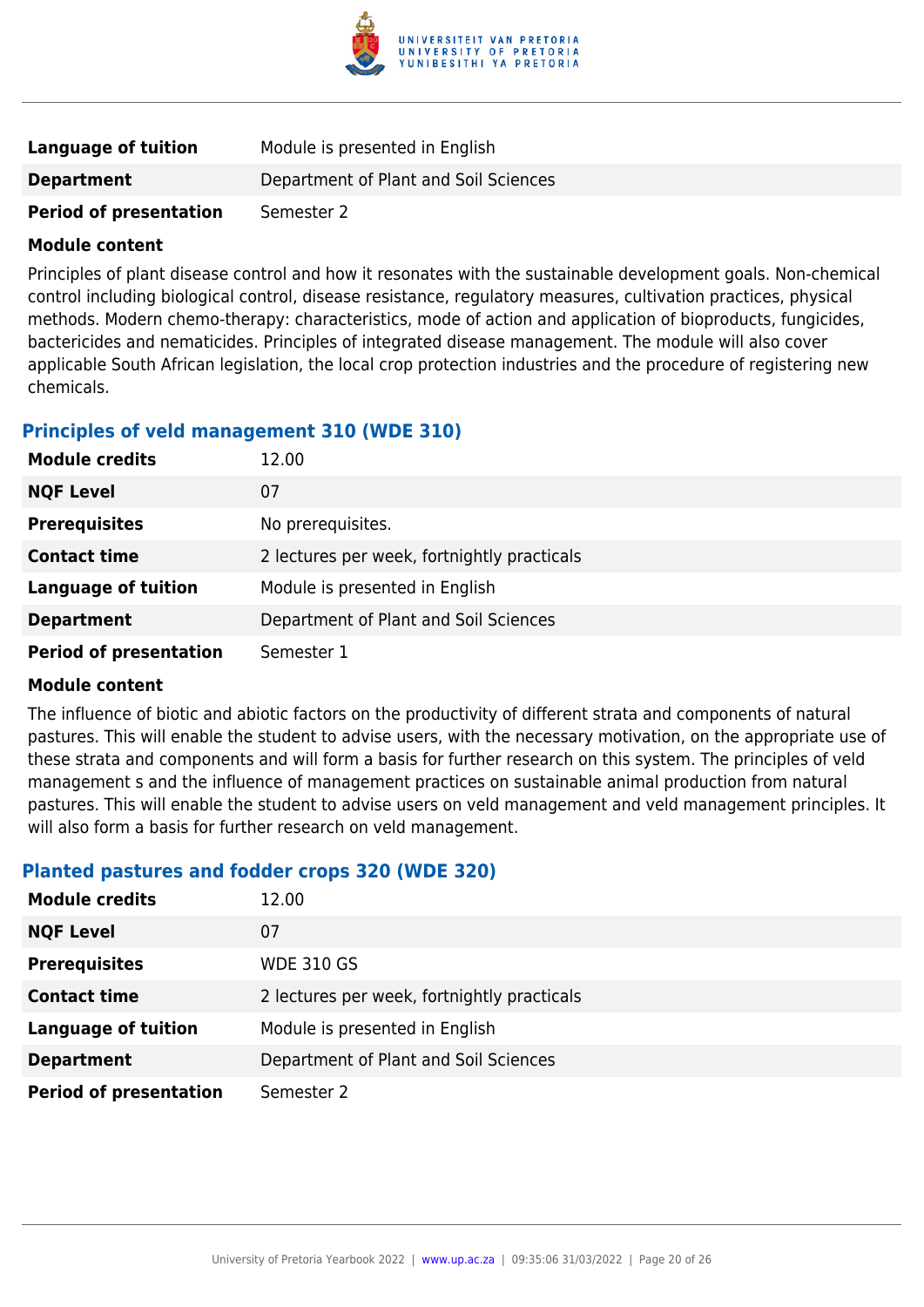

The establishment and use of planted pastures species and fodder crops and the

conservation of fodder. This will enable students to advise users on establishment and utilization of planted pastures species as well as farmers on the production,

conservation and optimum use of fodder. This will also form a basis for further research on planted pastures.

#### **Applied entomology 365 (ZEN 365)**

| <b>Module credits</b>         | 18.00                                      |  |
|-------------------------------|--------------------------------------------|--|
| <b>NQF Level</b>              | 07                                         |  |
| <b>Service modules</b>        | <b>Faculty of Education</b>                |  |
| <b>Prerequisites</b>          | No prerequisites.                          |  |
| <b>Contact time</b>           | 2 practicals per week, 4 lectures per week |  |
| <b>Language of tuition</b>    | Module is presented in English             |  |
| <b>Department</b>             | Zoology and Entomology                     |  |
| <b>Period of presentation</b> | Quarter 4                                  |  |

#### **Module content**

Impact of insects on economies, human health and well-being. Protection of crops from insect herbivores through monitoring, forecasting and application of the principles of integrated pest management; epidemiology and modern developments in the control of insect vectors of human and animal diseases; insects as a tool in forensic investigations; ecological and economic significance of insect pollinators and current threats to their survival and health. Lectures will be complemented by practical experiences that provide students with skills in the design, analysis, interpretation and reporting of applied entomological research. Examples used in this module are directly relevant to the sustainable development goals of Life on Land, No Poverty, Zero Hunger and Good Health and Well-being.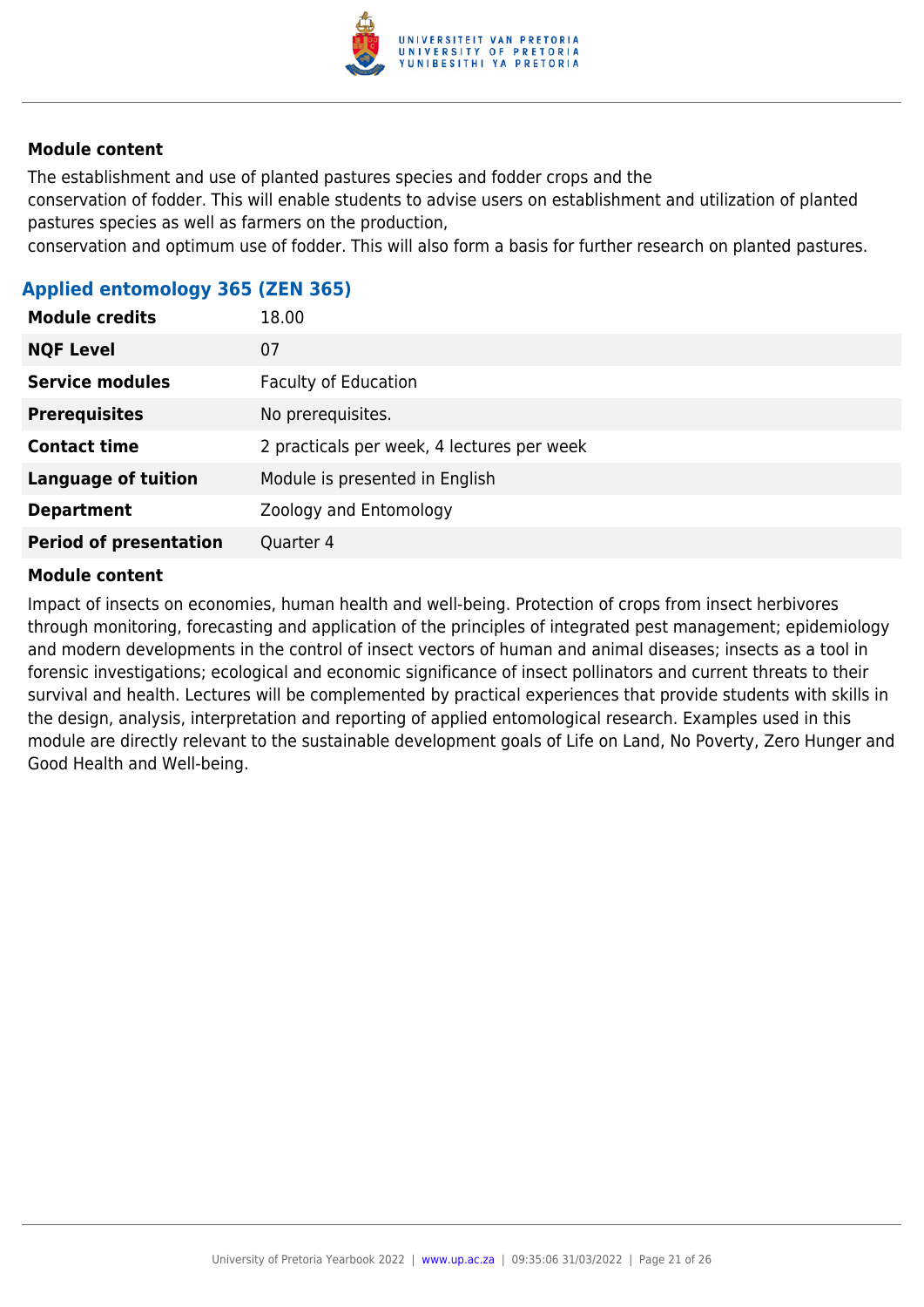

### Curriculum: Final year

**Minimum credits: 150**

### **Core modules**

#### **Vegetable crops 410 (AGR 410)**

| <b>Module credits</b>         | 15.00                                       |  |
|-------------------------------|---------------------------------------------|--|
| <b>NQF Level</b>              | 08                                          |  |
| <b>Prerequisites</b>          | No prerequisites.                           |  |
| <b>Contact time</b>           | 2 lectures per week, fortnightly practicals |  |
| <b>Language of tuition</b>    | Module is presented in English              |  |
| <b>Department</b>             | Department of Plant and Soil Sciences       |  |
| <b>Period of presentation</b> | Semester 1                                  |  |

#### **Module content**

Integration of agronomic, pedological, botanical, economic and management considerations in crop production systems with a view to sustainable maximum economic yield. The importance of vegetables in Sustainable Development Goals 1 (poverty), 2 (food), 3 (health), 4 (education), and 12 (reduced wastage) will be highlighted in case studies of specific vegetable crops. Practicals will consist out of a trial on the experimental farm and a visit to the Tshwane fresh produce market.

#### **Crop physiology 461 (APS 461)**

| <b>Module credits</b>         | 15.00                                       |
|-------------------------------|---------------------------------------------|
| <b>NQF Level</b>              | 08                                          |
| <b>Prerequisites</b>          | GKD 250 and BOT 356                         |
| <b>Contact time</b>           | 2 lectures per week, fortnightly practicals |
| <b>Language of tuition</b>    | Module is presented in English              |
| <b>Department</b>             | Department of Plant and Soil Sciences       |
| <b>Period of presentation</b> | Semester 2                                  |

#### **Module content**

An overview of photosynthesis and respiration, with the aim of examining the physiological basis of yield in cropping systems. This includes an assessment of parameters for determining plant growth, factors governing yield, partitioning of photoassimilates within plants and opportunities for increasing yield. Crop growth and yield will be put into context of a changing global climate. Evaluation of the manner in which plants respond to various abiotic stresses and how plants sense changing environments. The various roles of plant growth regulators in plants and the importance of these compounds in agriculture.

#### **Statistics for biological sciences 410 (BME 410)**

**Module credits** 15.00

| <b>Module credits</b> |  |  |
|-----------------------|--|--|
|-----------------------|--|--|

University of Pretoria Yearbook 2022 | [www.up.ac.za](https://www.up.ac.za/yearbooks/2022/programmes/view/02133431) | 09:35:06 31/03/2022 | Page 22 of 26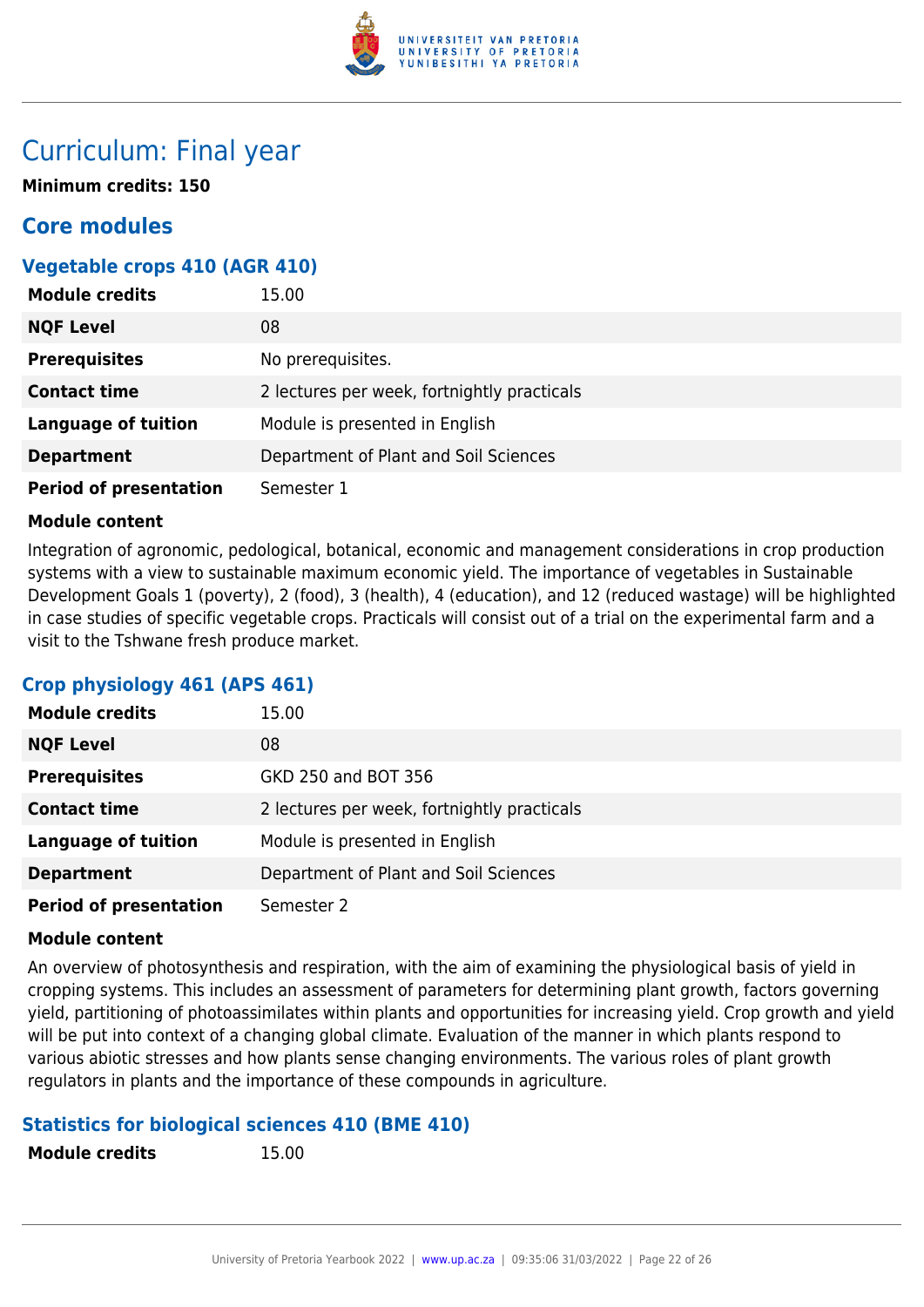

| <b>NQF Level</b>              | 08                             |
|-------------------------------|--------------------------------|
| <b>Prerequisites</b>          | No prerequisites.              |
| <b>Contact time</b>           | 2 Block weeks                  |
| <b>Language of tuition</b>    | Module is presented in English |
| <b>Department</b>             | <b>Statistics</b>              |
| <b>Period of presentation</b> | Semester 1                     |

The principles of experimental design as required for the selection of an appropriate research design. Identification of the design limitations and the impact thereof on the research hypotheses and the statistical methods. Identification and application of the appropriate statistical methods needed. Interpreting of statistical results and translating these results to the biological context.

#### **Soil fertility, soil microbiology and plant nutrition 420 (GKD 420)**

| <b>Module credits</b>         | 15.00                                     |
|-------------------------------|-------------------------------------------|
| <b>NQF Level</b>              | 08                                        |
| <b>Prerequisites</b>          | <b>GKD 250 GS</b>                         |
| <b>Contact time</b>           | 1 practical per week, 3 lectures per week |
| <b>Language of tuition</b>    | Module is presented in English            |
| <b>Department</b>             | Department of Plant and Soil Sciences     |
| <b>Period of presentation</b> | Semester 2                                |

#### **Module content**

Soil ultimately controls nutrient supply to plants and organisms. The health and resilience of biota are therefore closely link to the interaction between the pedosphere and the biosphere. This course deals with the availability and uptake of macro and micro nutrients in the plant - microbial– soil system, nutrient deficiencies and toxicities, as well as soil properties and soil environmental conditions that influence soil fertility and its suitability to act as a growth medium. Practical work includes the laboratory evaluation of soil fertility and greenhouse pot trials to investigate nutrient uptake as well as deficiencies and toxicities symptoms in plants.

#### **Fruit tree crops 420 (HSC 420)**

| <b>Module credits</b>         | 15.00                                     |
|-------------------------------|-------------------------------------------|
| <b>NQF Level</b>              | 08                                        |
| <b>Prerequisites</b>          | GKD 250                                   |
| <b>Contact time</b>           | 1 practical per week, 4 lectures per week |
| <b>Language of tuition</b>    | Module is presented in English            |
| <b>Department</b>             | Department of Plant and Soil Sciences     |
| <b>Period of presentation</b> | Semester 2                                |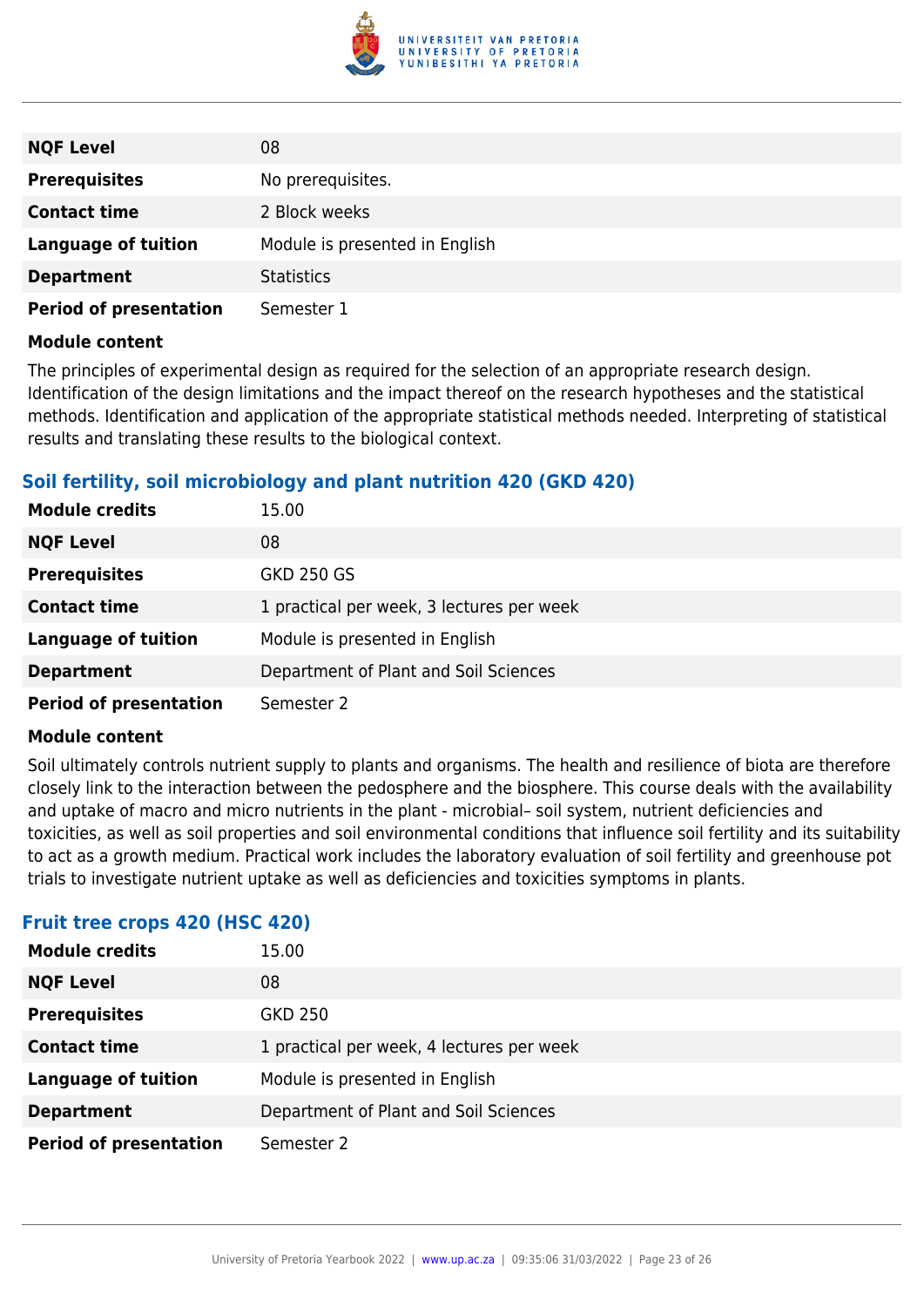

Crop modelling, climate zones, climate requirements, cultivation regions, economic importance, anatomy and morphology, phenological modelling. Commercially important scions, rootstocks and their interactions. Crop management including fertilization, irrigation, pest and disease complex, tree and fruit manipulation, physiological disorders of economically important tropical, subtropical and temperate fruit crops produced in Southern Africa. The important role fruit production can play in achieving the Sustainable Development Goals will be highlighted, with emphasis placed on the sustainable use of resources.

#### **Ornamental horticulture 490 (HSC 490)**

| <b>Module credits</b>         | 15.00                                       |
|-------------------------------|---------------------------------------------|
| <b>NQF Level</b>              | 08                                          |
| <b>Prerequisites</b>          | No prerequisites.                           |
| <b>Contact time</b>           | 2 lectures per week, fortnightly practicals |
| <b>Language of tuition</b>    | Module is presented in English              |
| <b>Department</b>             | Department of Plant and Soil Sciences       |
| <b>Period of presentation</b> | Semester 1                                  |

#### **Module content**

Economic importance of cut flowers, ornamentals and turfgrass. Taxonomy and plant description. Climatic requirements and production practices including establishing, growth manipulation, nutritional requirements, irrigation, pest and disease control, harvest and post-harvest handling. Identification of ornamental plants for commercial and landscape use. Climatic, reproduction and maintenance requirements for trees, palms, cycads, shrubs, flowering plants, ground covers, turfgrass, climbers and indoor plants. Functional and aesthetic value of plants in a landscape or indoors. Excursions to nurseries and practical experience on the experimental farm is compulsory for all participants in this module.

#### **Environmental biophysics 450 (LKM 450)**

| <b>Module credits</b>         | 15.00                                       |
|-------------------------------|---------------------------------------------|
| <b>NQF Level</b>              | 08                                          |
| <b>Prerequisites</b>          | <b>WTW 134</b>                              |
| <b>Contact time</b>           | 2 lectures per week, fortnightly practicals |
| <b>Language of tuition</b>    | Module is presented in English              |
| <b>Department</b>             | Department of Plant and Soil Sciences       |
| <b>Period of presentation</b> | Semester 1                                  |

#### **Module content**

Environmental variables. Quantitative description and measurement of atmospheric environmental variables and water in organisms. Mass and energy fluxes. Quantitative description of energy fluxes in organisms' environments. Energy balances of animals and plant communities will be derived.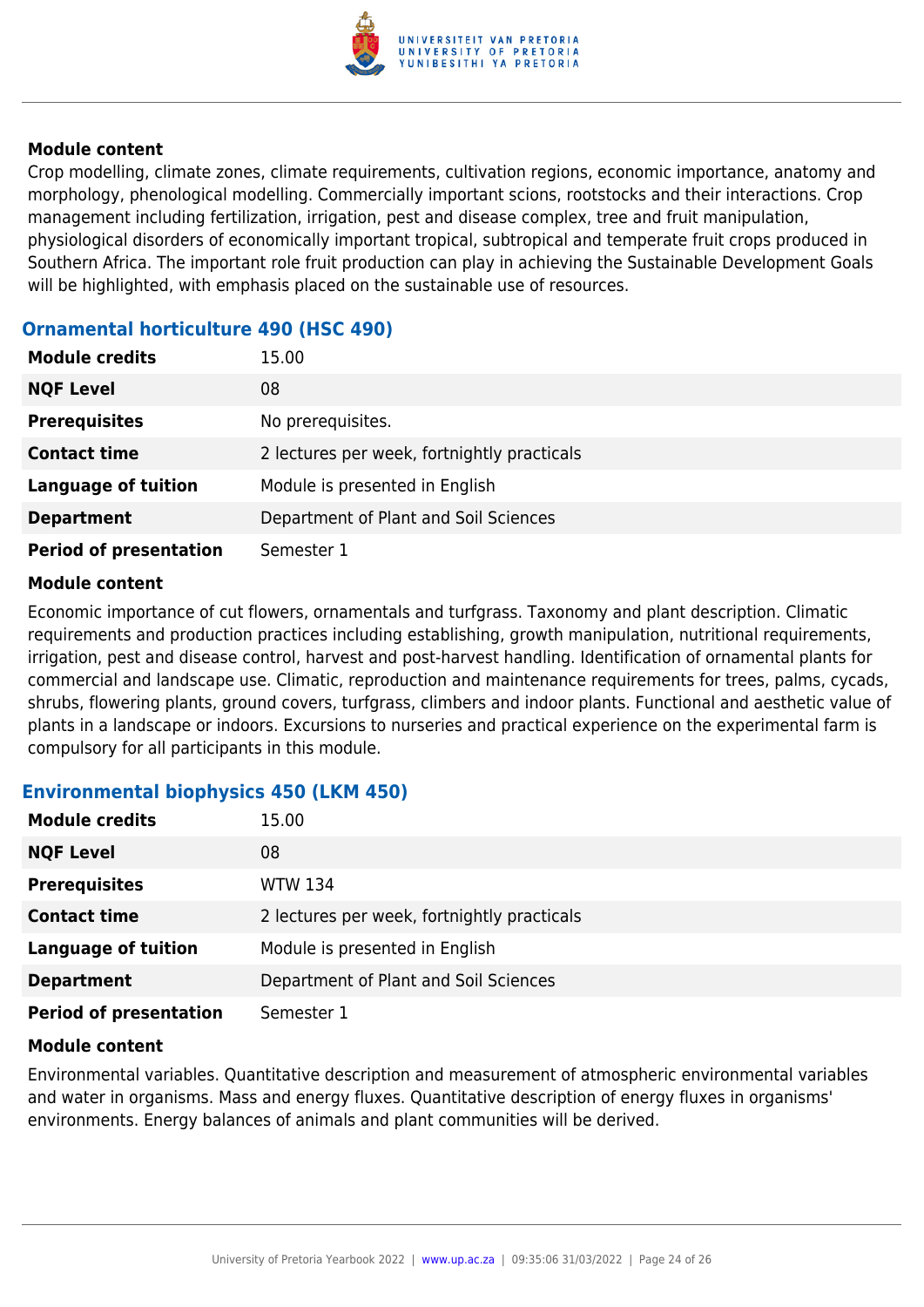

#### **Weed science 413 (OKW 413)**

| <b>Module credits</b>         | 15.00                                       |
|-------------------------------|---------------------------------------------|
| <b>NQF Level</b>              | 08                                          |
| <b>Prerequisites</b>          | <b>PLG 251</b>                              |
| <b>Contact time</b>           | 2 lectures per week, fortnightly practicals |
| <b>Language of tuition</b>    | Module is presented in English              |
| <b>Department</b>             | Department of Plant and Soil Sciences       |
| <b>Period of presentation</b> | Semester 2                                  |

#### **Module content**

Identification of important weeds of crops, gardens and recreational areas.

Identification of alien invasive and indigenous encroaching species. Impacts of weeds on desirable vegetation. Interference between crop and weed species through allelopathy and competition phenomena. Role of weeds in plant-biodiversity and crop production potential. Weeds in annual and perennial crop situations. Weed biology and ecology. Mechanical, cultural, biological and chemical weed management practices. Integrated weed management. Herbicide formulations and application techniques. Modes of action of herbicides, and their behaviour and fate in the environment.

#### **Seminar 400 (PGW 400)**

| <b>Module credits</b>         | 15.00                                   |
|-------------------------------|-----------------------------------------|
| <b>NQF Level</b>              | 08                                      |
| <b>Prerequisites</b>          | No prerequisites.                       |
| <b>Contact time</b>           | 1 lecture per week, 3 seminars per week |
| <b>Language of tuition</b>    | Module is presented in English          |
| <b>Department</b>             | Department of Plant and Soil Sciences   |
| <b>Period of presentation</b> | Year                                    |

#### **Module content**

Basic principles of the scientific process. Literature accessing and article assessment. Manuscript preparation and presentation of seminars. Basic instruction on the use of visual aids, etc. for effective oral presentations.

#### **Advanced pasture science 450 (WDE 450)**

| <b>Module credits</b>         | 15.00                                     |
|-------------------------------|-------------------------------------------|
| <b>NQF Level</b>              | 08                                        |
| <b>Prerequisites</b>          | <b>WDE 320</b>                            |
| <b>Contact time</b>           | 1 practical per week, 2 lectures per week |
| <b>Language of tuition</b>    | Module is presented in English            |
| <b>Department</b>             | Department of Plant and Soil Sciences     |
| <b>Period of presentation</b> | Semester 1                                |